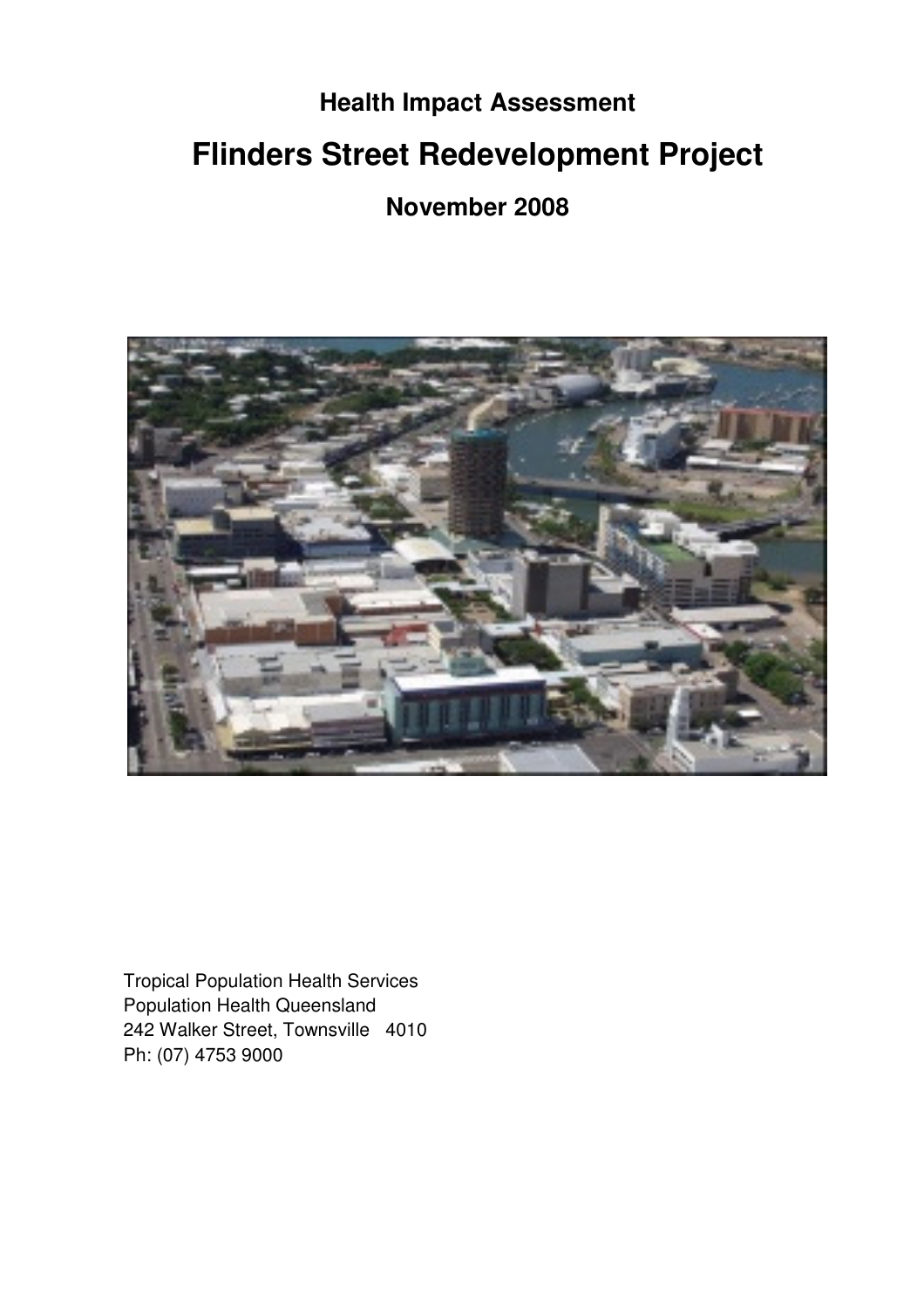**Authors** 

Alison Abbott **Tropical Population Health Services, Queensland Health** Bindee Johnston Tropical Population Health Services, Queensland Health

#### **Acknowledgements**

The authors would like to acknowledge the following people for their time and contribution: Patrick Harris and Lynn Kemp, Centre for Health Equity Training, Research and Evaluation, The University of New South Wales, Tonya Grant, Renae Gordon, Asha Kiran, Madonna Kennedy, Jane Yorkston, Nick Varnes, Tropical Population Health Services, Population Health Queensland, David Lynch, Brian Bailey, Don Gordon, Todd Barr, Ron Degenhart, Brian Bailey, Don Gordon, Julie Cardiff, Colleen Doyle and Gwen Casey, Townsville City Council.

# **Enquries and comments should be directed to:**

Alison Abbott Acting/Coordinator Health Promotion Services – Townsville Tropical Population Health Services Population Health Queensland Locked Mailbag 4016 Townsville Qld 4810 Phone: (07) 4753 9004 Email: alison\_abbott@health.qld.gov.au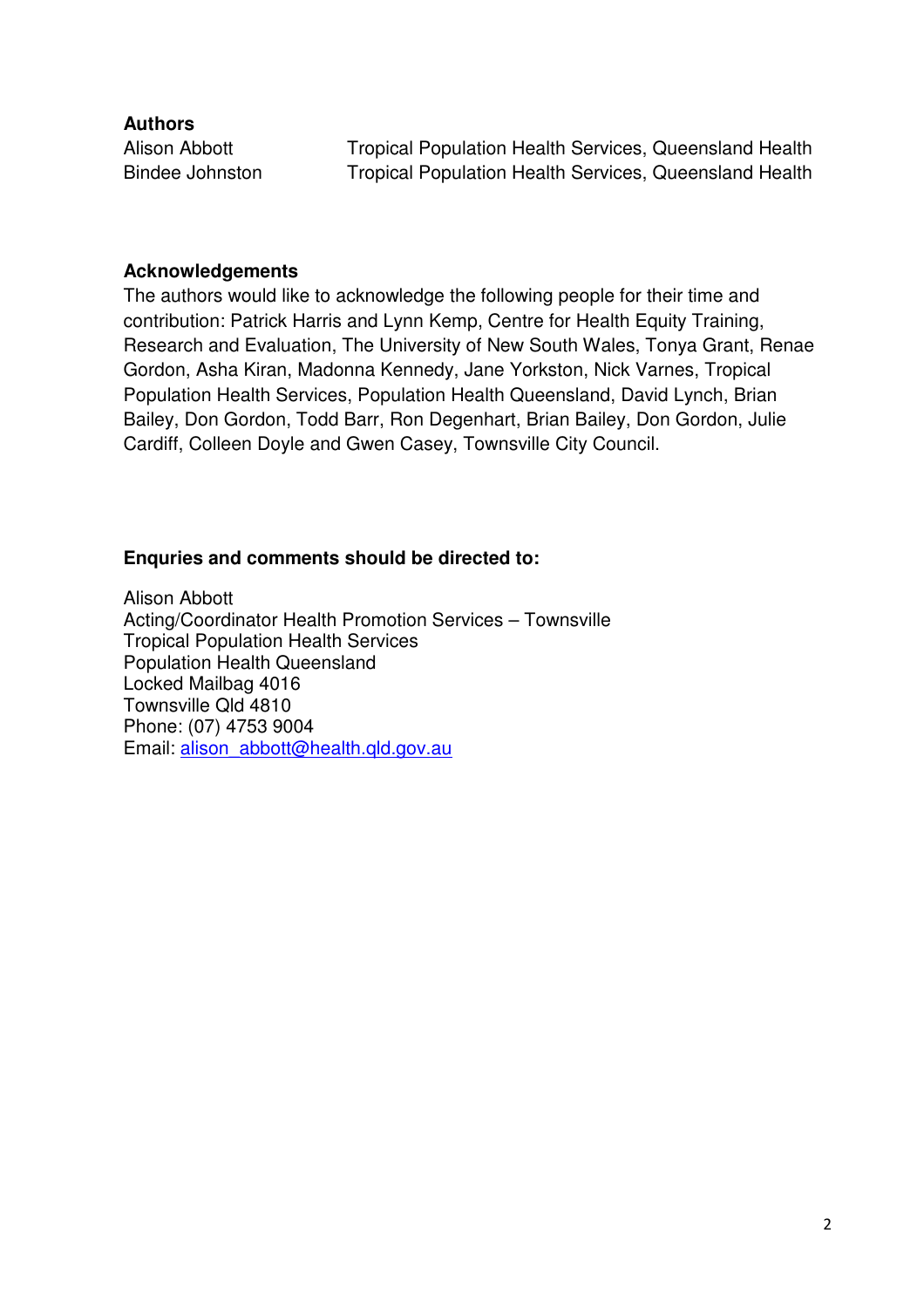# **Table of Contents**

| <b>Recommendations Summary</b> |                                                                                          | Page<br>4      |
|--------------------------------|------------------------------------------------------------------------------------------|----------------|
| Theme 1                        | <b>Safety and security</b>                                                               | 4              |
| Theme 2                        | <b>Community Identity and Participation</b>                                              | 5              |
| Theme 3                        | <b>Health Promoting and Sustainable Environments</b>                                     | 6              |
| <b>Executive Summary</b>       |                                                                                          | $\overline{7}$ |
| 1. Introduction                |                                                                                          | 9              |
|                                | 2. Health Impact Assessment Description                                                  | 9              |
| <b>Stages of HIA:</b>          |                                                                                          |                |
| Stage 1                        | Screening                                                                                | 10             |
| Stage 2                        | Scoping                                                                                  | 10             |
| Stage 3                        | Collection of evidence and identification and assessment<br>of potential health impacts: | 11             |
| Stage 4                        | Decision making and formulating recommendations                                          | 14             |
|                                | 3. Recommendations with rationale                                                        | 14             |
| Theme 1                        | <b>Safety and security</b>                                                               | 15             |
| Theme 2                        | <b>Community Identity and Participation</b>                                              | 16             |
| Theme 3                        | <b>Health Promoting and Sustainable Environments</b>                                     | 17             |
|                                |                                                                                          |                |
| 4. Evaluation                  |                                                                                          | 18             |
| 5. Conclusion                  |                                                                                          | 18             |
| 6. References                  |                                                                                          | 19             |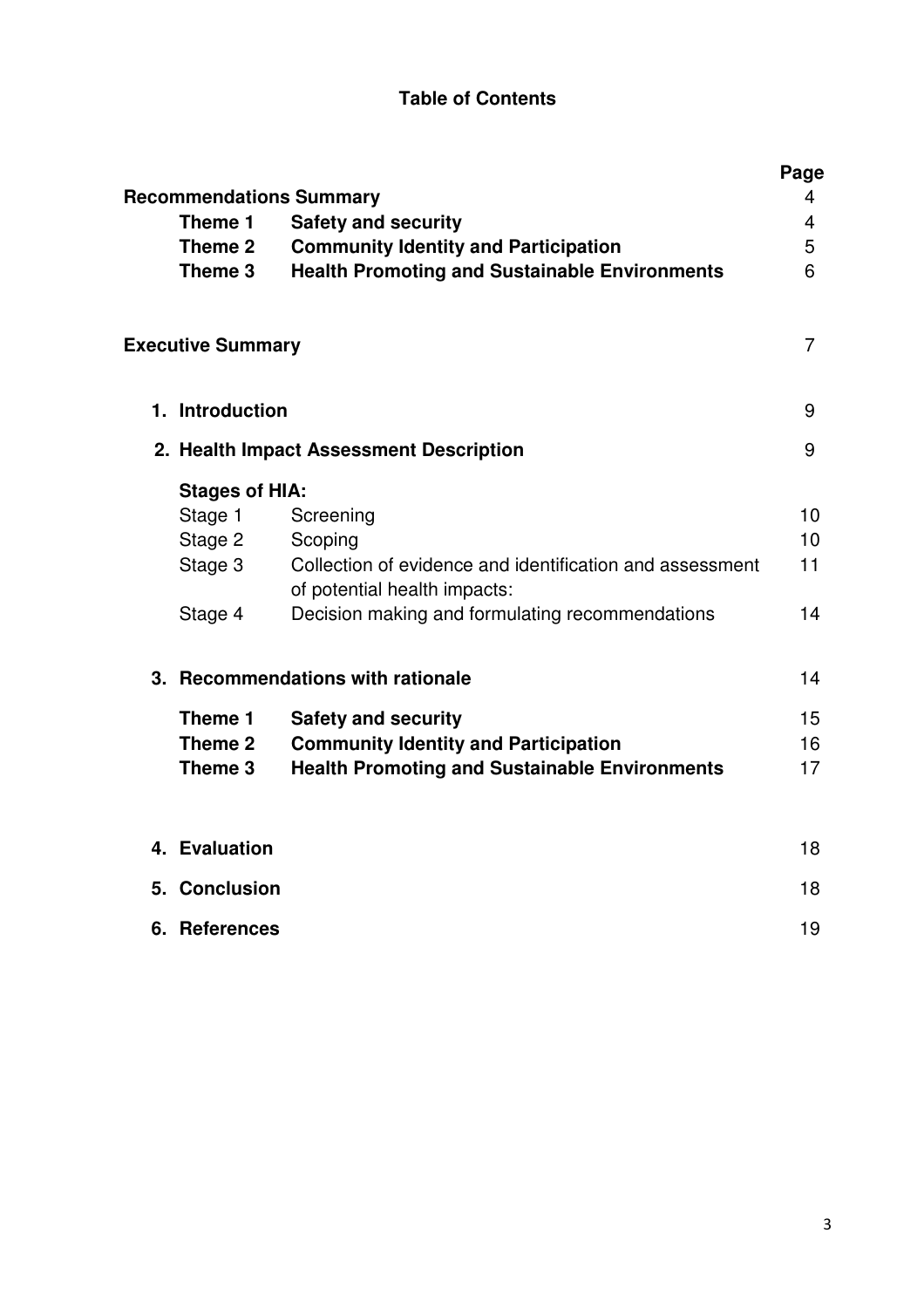# **Townsville Flinders Street Redevelopment Health Impact Assessment (HIA) Recommendations Summary**

The HIA recommendations are based on the available collected evidence and guidance of acknowledged contributors. They relate to maximising the potential positive health impacts and minimising the potential negative health impacts.

# **Overarching Health Impact Assessment Focus**

**Community connectedness and identity focussing on designing public spaces that is safe and accessible to all ages and abilities** 

# **THEME 1 Safety and Security through environmental design and management approaches**

- **1.1** Ensure crossing points for local residents and visitors have clear signage, clear line of sight and accessible for all ages and abilities (ie in line with minimum standards and the Townsville City Council Disability Action Plan 2007-2010 so that people with wheelchairs, prams and the frail have access). International evidence has shown that the safest crossing points are those which are raised and clearly marked.
- **1.2** Ensure ongoing management and maintenance of Crime Prevention through Environmental Design (CPTED) principles in the Flinders Street Redevelopment to increase the safety and perceptions of safety of residents and tourists and reduce the potential for anti-social behaviour in public spaces.
- **1.3** Provide sufficient seating and tables with shade and shelter. Provide a variety of heights in seating infrastructure at regular intervals for rest periods and to facilitate social interaction for traders, workers and consumers. Seats should be at levels to suit older adults (ie not too low to the ground).
- **1.4** Ensure seats and tables are designed to reduce injury hazards (eg non-trip, rounded edges) and have enough space so that people with prams and wheelchairs can sit next to people on seats. Recommendations 1.3 and 1.4 will also provide opportunities for connectedness and participation.
- **1.5** Ensure that trees and plants are non-toxic and non-allergenic. Inhaled allergens can trigger asthma attacks. Local native plants will also contribute to the sense of identity.
- **1.6** Reduce the potential for mosquito breeding by ensuring infrastructure and landscaping does not allow for standing water (specifically service pits) to avoid the health risk of mosquito borne diseases.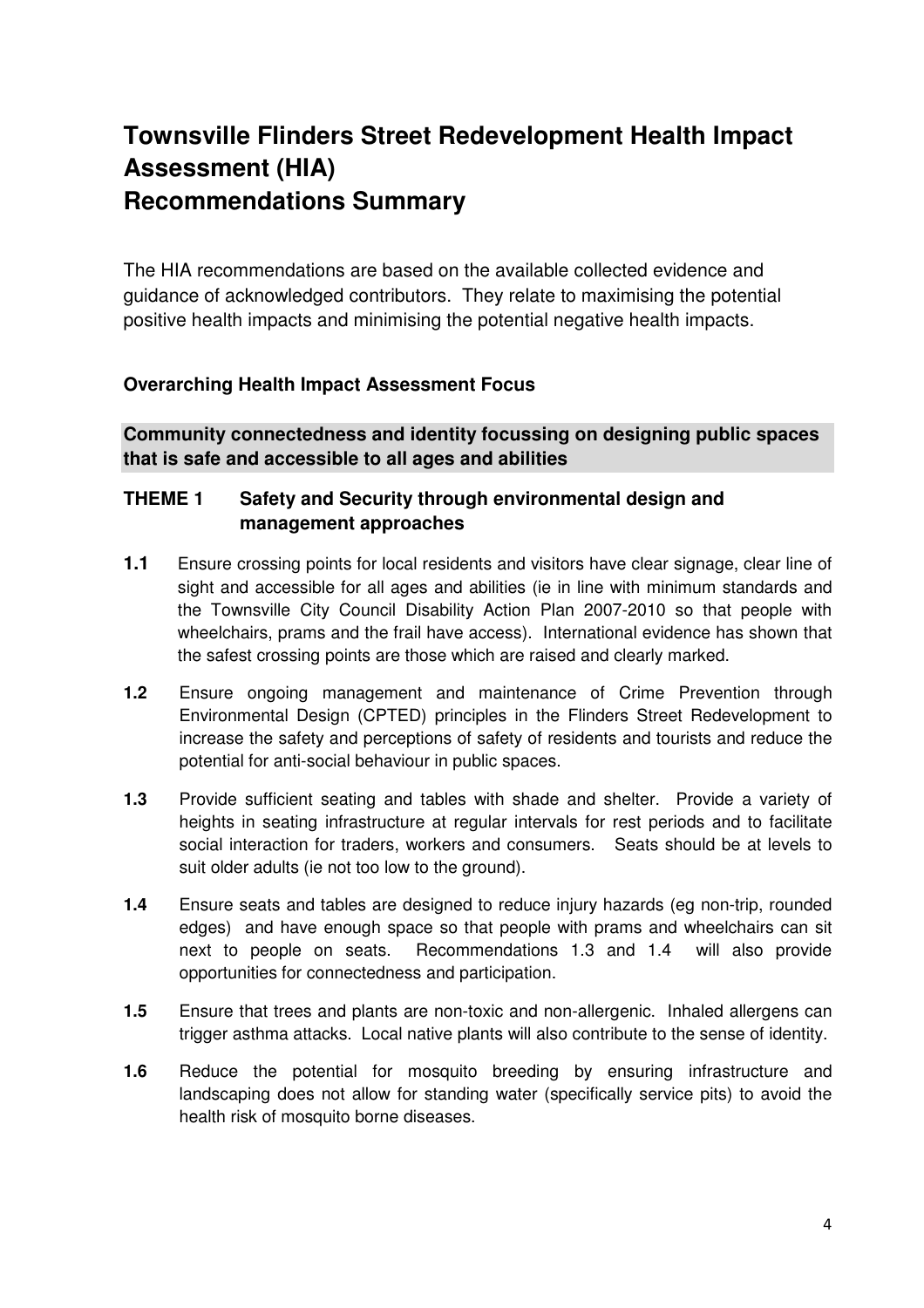- **1.7** Improvements in public transportation including safety and security at public transport points (ensuring public space activity), reliability of bus timetables and clearly displayed bus times (eg computerised bus times). Public and privately owned public space in the vicinity of the bus station be designed to enhance the experience of waiting for and catching public transport. Active street fronts that offer opportunities for cafes or to wait in sheltered areas.
- **1.8** Improvements to shaded areas for walkways, transit areas and public meeting spaces via the built and natural environment. Queensland has the highest rate of skin cancer in the world. Shade can reduce up to 75 per cent of ultraviolet (UVR). UVR can reflect off surfaces such as grass, water, and concrete.

# **THEME 2 Community identity and participation through community involvement and developing a 'sense of place'**

- **2.1** Provide signage that reflects the heritage and cultural significance and adds character and interest to the streetscape. Design clear, concise and consistent signage (eg internationally recognised symbols) that provide clear direction to essential services and places of interest. Use large lettering, non-reflective and durable materials to minimise maintenance. This approach contributes to education, participation and sense of safety for residents and visitors and will foster ownership and place attachment for Townsville residents.
- **2.2** Adopt a participative planning approach that involves engagement with key population groups and stakeholders for all elements and at all stages of the Flinders Street Redevelopment to ensure all of the health determinants are considered. Key stakeholders may vary at different stages but will include:
	- access design consultants
	- relevant government and non government departments
	- families, seniors, people with disabilities, Aboriginal and Torres Strait Islander peoples, Culturally and Linguistically Diverse population groups. This recommendation is in line with the Townsville City Council Family Charter and Community and Environmental Services target groups.
- **2.3** Obtain community participation into the development of interpretative signage and public art. Participative planning can identify potential users' needs, preferences and sense of belonging.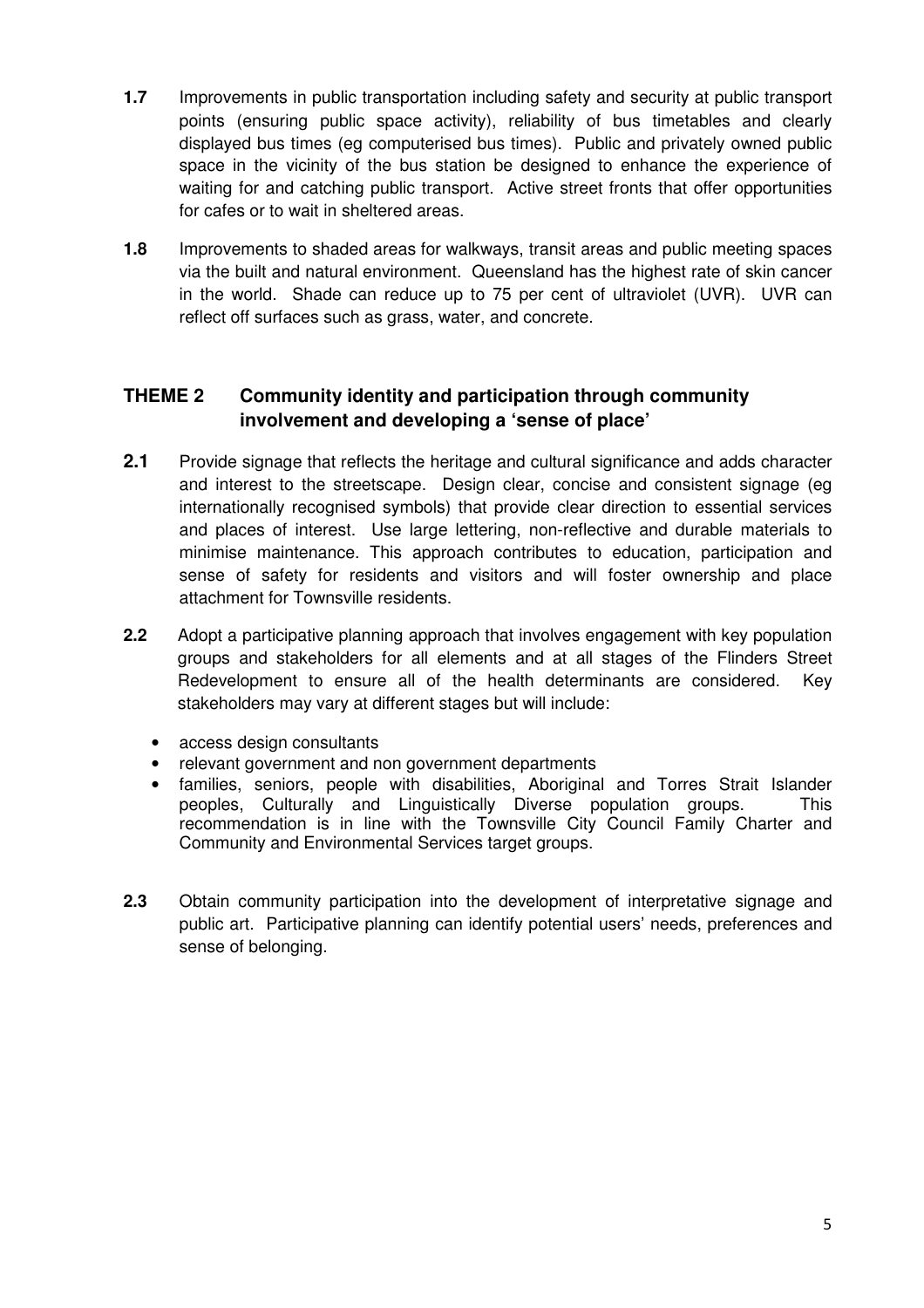# **THEME 3 Health Promoting and Sustainable Environments**

- **3.1** Provide access to clean drinking water (including assistance animals), and secure bicycle parking.
- **3.2** Improve the availability and quality of community parenting rooms in line with the Australian Breastfeeding Association (ABA) guidelines to encourage breastfeeding in public and the subsequent duration of breastfeeding.
- **3.3** Improvements in environmentally friendly and sustainable infrastructure such as solar lighting and recycling disposal units (including needle disposal units).
- **3.4** Consider the development of a comprehensive partnership approach for improving and promoting the community's access to healthy food in the Flinders Street Redevelopment project. An approach such as this will ensure workers, consumers and visitors have access to and awareness of healthy choices.
- **3.5** Consider infrastructure to support connectivity to current and future pedestrian and cycling tracks eg the Strand, railway station, the planned Southbank development. Linked street networks and arcades to local destinations and activity centres promote physical activity and decreased car usage.
- **3.6** To enhance connectivity and ease of movement around the city centre, consider some bus routes that loop through the city streets including the re-opened mall. This would allow public transport patrons to gain more direct access to city shops and services.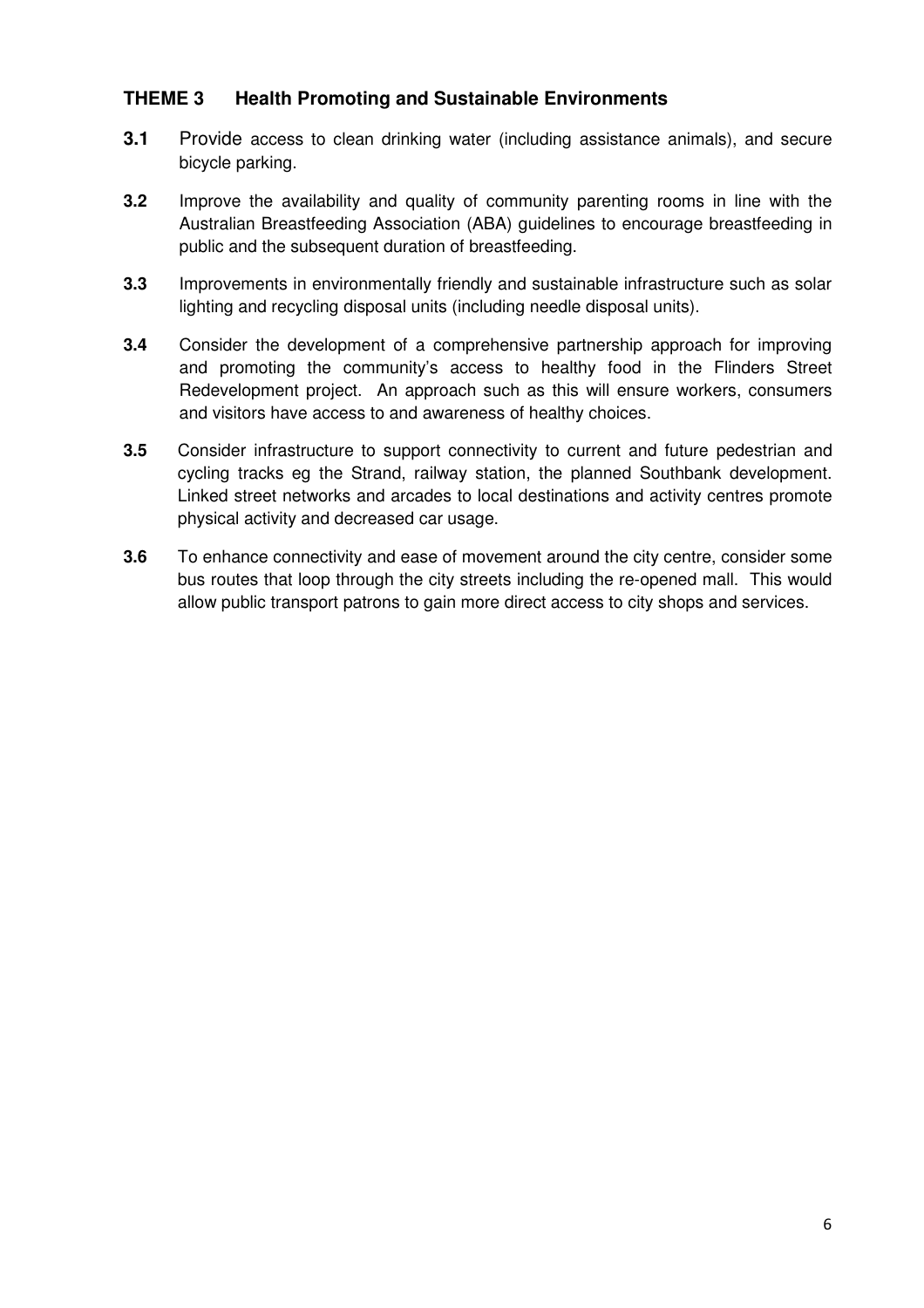# **Executive summary**

# **The Issue**

The environment, built and natural, provides the setting and backdrop by which we live our lives. It impacts on our senses, emotions, participation in physical and social activity and community life. The aesthetics, access to services, ease of mobility, transport and physical activity, sense of community, sense of safety and participation in community life all indirectly impact on our health and wellbeing. Local governments have a crucial role to play in creating environments that promote opportunities for health and wellbeing and active participation, both physically and socially.

# **Overview of the Health Impact Assessment (HIA)?**

HIA provides a systematic process for identifying the positive or negative health impacts that could arise from a proposed policy, program or project, such as local government planning proposals. The overall aim of HIA is to provide planners and decision makers with knowledge and information about the overall effects of a proposed plan or project, prior to that plan being implemented. In November 2008 a Rapid Desktop Health Impact Assessment was conducted on the Flinders Street Redevelopment project by the Health Promotion Service of the Tropical Population Health Services, Population Health Queensland. The identified health determinants were safety and security, access for all ages and abilities, social connectedness, participation and identity.

Findings from the HIA showed that the Flinders Street Redevelopment plan has the potential to benefit the health and wellbeing of Townsville residents and visitors by increasing opportunities in the above health domains. However, a number of considerations are required to maximise the positive and minimise the negative health impacts.

# **Flinders Street Redevelopment HIA Key Points**

- The HIA was initiated by the Health Promotion Services, Tropical Population Health Services (TPHS) as part of a "learning by doing" approach with support and assistance provided by the Centre for Health Equity Training, Research and Evaluation (CHETRE), UNSW. This approach contributed to Population Health's strategic direction of increasing investment in the facilitation of creating healthy physical, social and economic environments.
- The HIA process was supported by the Townsville City Council Flinders Street Redevelopment Project Team. Two TPHS staff took the lead role in implementing and reporting on the HIA.
- The HIA process consisted of 5 meetings with key staff from the Tropical Population Health Services, Townsville City Council project team and Townsville City Council Community and Environmental Services. The average length of each meeting was 90 minutes.
- The HIA process has provided opportunities for cross sector partnerships to consider preventative strategies and promotion of health and wellbeing at a holistic level.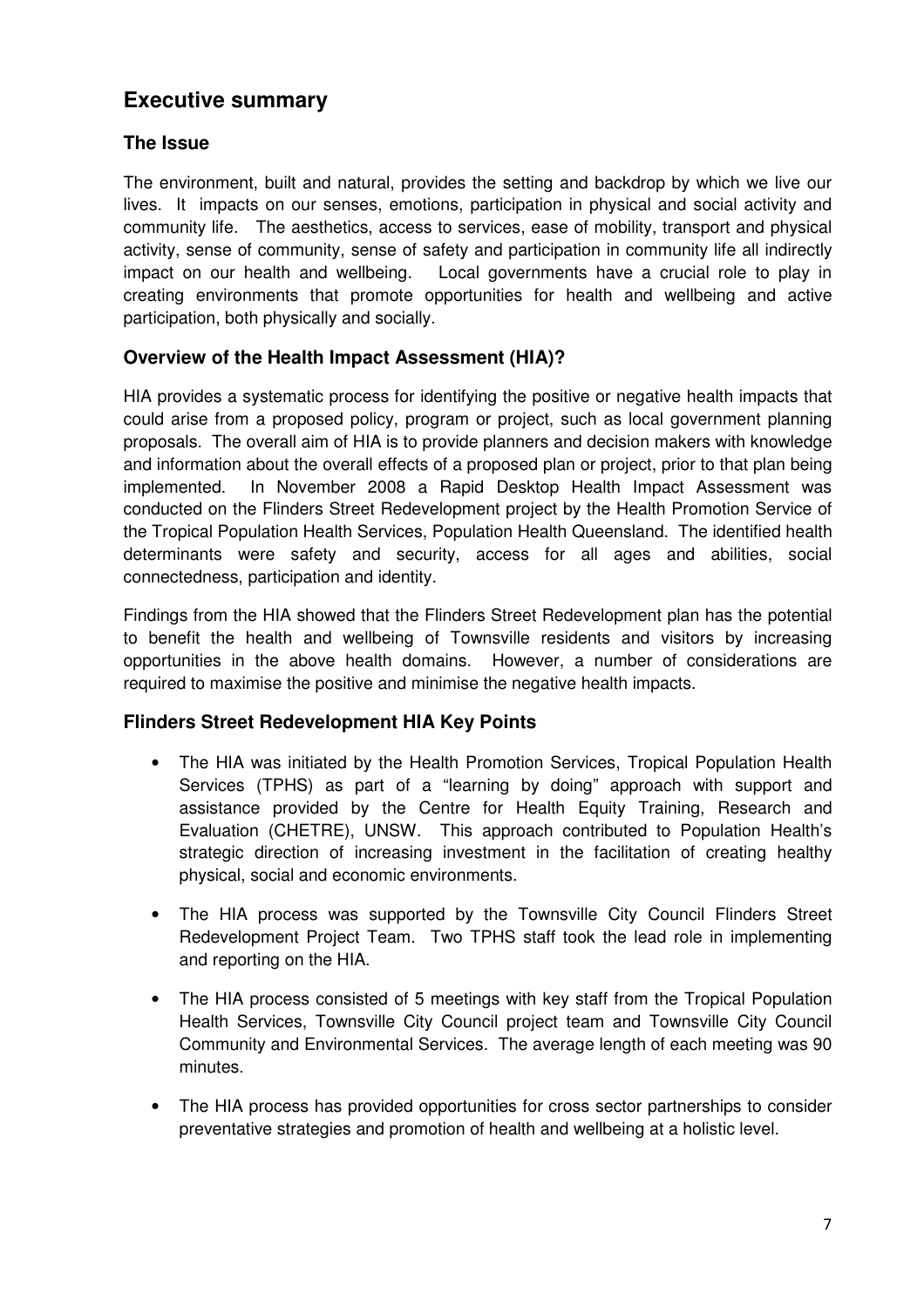#### **Flinders Street Redevelopment HIA outcomes**

- A range of recommendations that incorporated healthy community streetscape design principles of walkability, accessibility, safety and participation were developed and endorsed by all parties.
- It is anticipated that these recommendations will be followed up/monitored by council and TPHS will be invited to participate in the further development of the Flinders Street Redevelopment in 2009.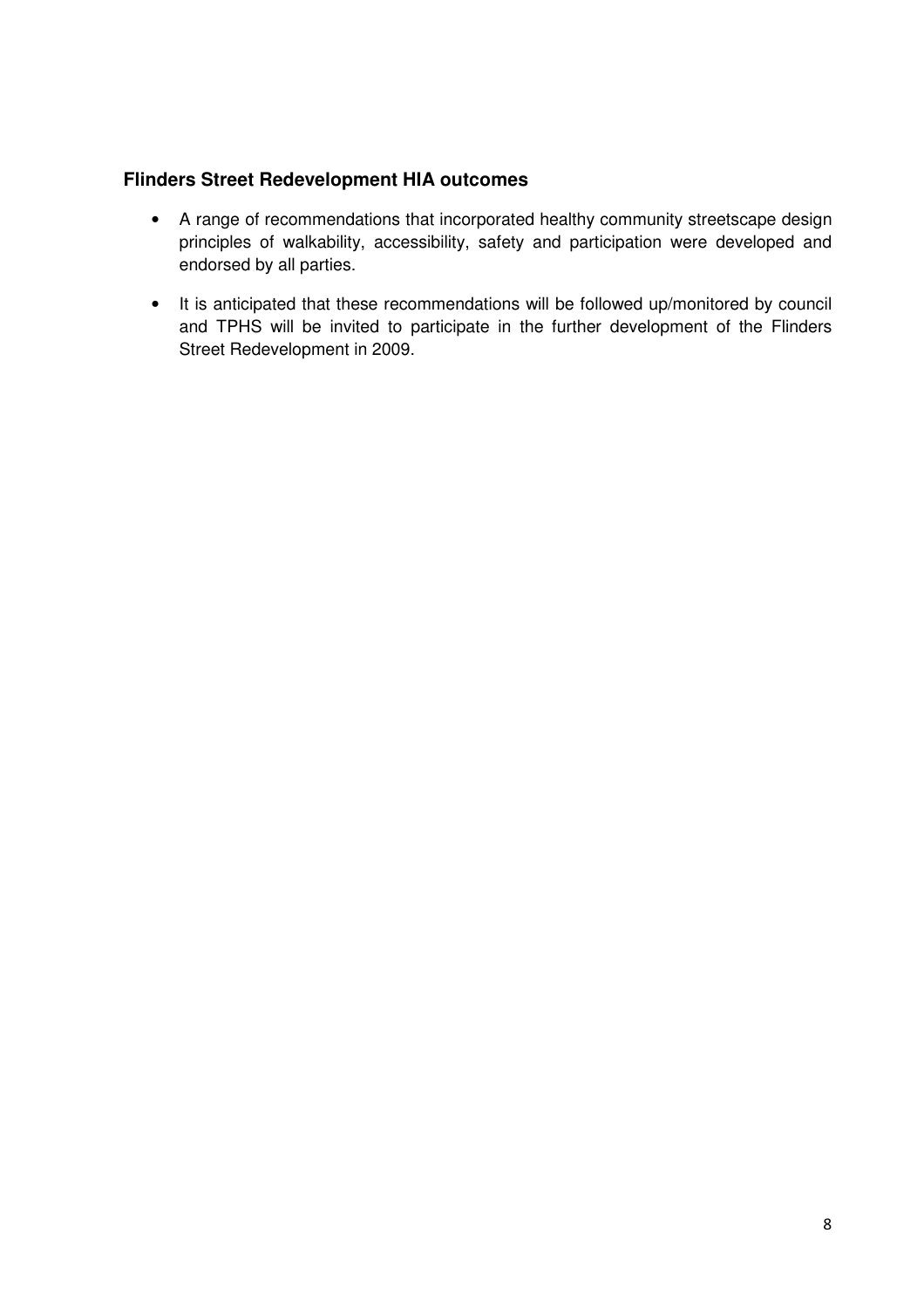# Health Impact Assessment Report

# **Introduction**

In November 2008, the Tropical Population Health Services (TPHS), Population Health Queensland was given permission by the Townsville City Council Flinders Street Redevelopment Project Team to conduct a rapid HIA on the Flinders Street Redevelopment concept planning documents. This commitment supported TPHS in building Population Health capacity to undertake HIAs as part of a "learning by doing" approach. This process also contributed to Population Health's strategic direction of increasing investment in the facilitation of creating healthy physical and social environments by working collaboratively with local government bodies to deliver health prevention and promotion strategies. Staff from TPHS Health Promotion Service and Environmental Health Service and Townsville City Council staff provided input into components of the HIA process. Expert advice was provided on request by the Centre for Health Equity Training, Research and Evaluation (CHETRE), **UNSW.** 

Recommendations were developed as a result of the HIA which are aimed at enhancing health outcomes for the residents and visitors who access the Flinders Street area.

#### **Summary of the Flinders Street Redevelopment**

Townsville Central Business area is home to more than 1,100 businesses and 14,000 employees contributing over \$1 billion annually to the economy of the north. Since the 1980s, and in spite of major upgrades and ongoing maintenance to the Flinders Street Mall, investment by traders and Townsville residents has declined substantially. The Townsville City Council is committed to revitalising Flinders Street to its rightful historic role as a vibrant retail and commercial city hub. It has been recommended that reintroducing traffic to the area is necessary to encourage quality retail, dining and entertainment opportunities and encourage residents and visitors to the heart of the city.

As the Flinders Street Redevelopment planning project is nearing final sign off, it is anticipated that the HIA will be effective in adding value and evidence to the development of the master plan. It has also been identified that HIA recommendations could provide guidance to the progression of the planning and infrastructure processes.

#### **Health Impact Assessment Description**

A HIA is a combination of procedures, methods and tools by which a policy, program or project may be assessed and judged for its potential, and often unanticipated, effects on the health of a population and the distribution of these impacts within the population.

The steps understood to be integral to any health impact assessment, which 'define' a HIA are

- Screening (determining if an HIA is necessary or appropriate)
- Scoping (setting the parameters of the HIA)
- Identification and assessment of potential health impacts
- Decision making and recommendations
- Evaluation, monitoring and follow-up<sup>1</sup>.

Health impact assessment provides a mechanism for engaging key stakeholders in the development of evidence-informed, solution focused recommendations. In practice this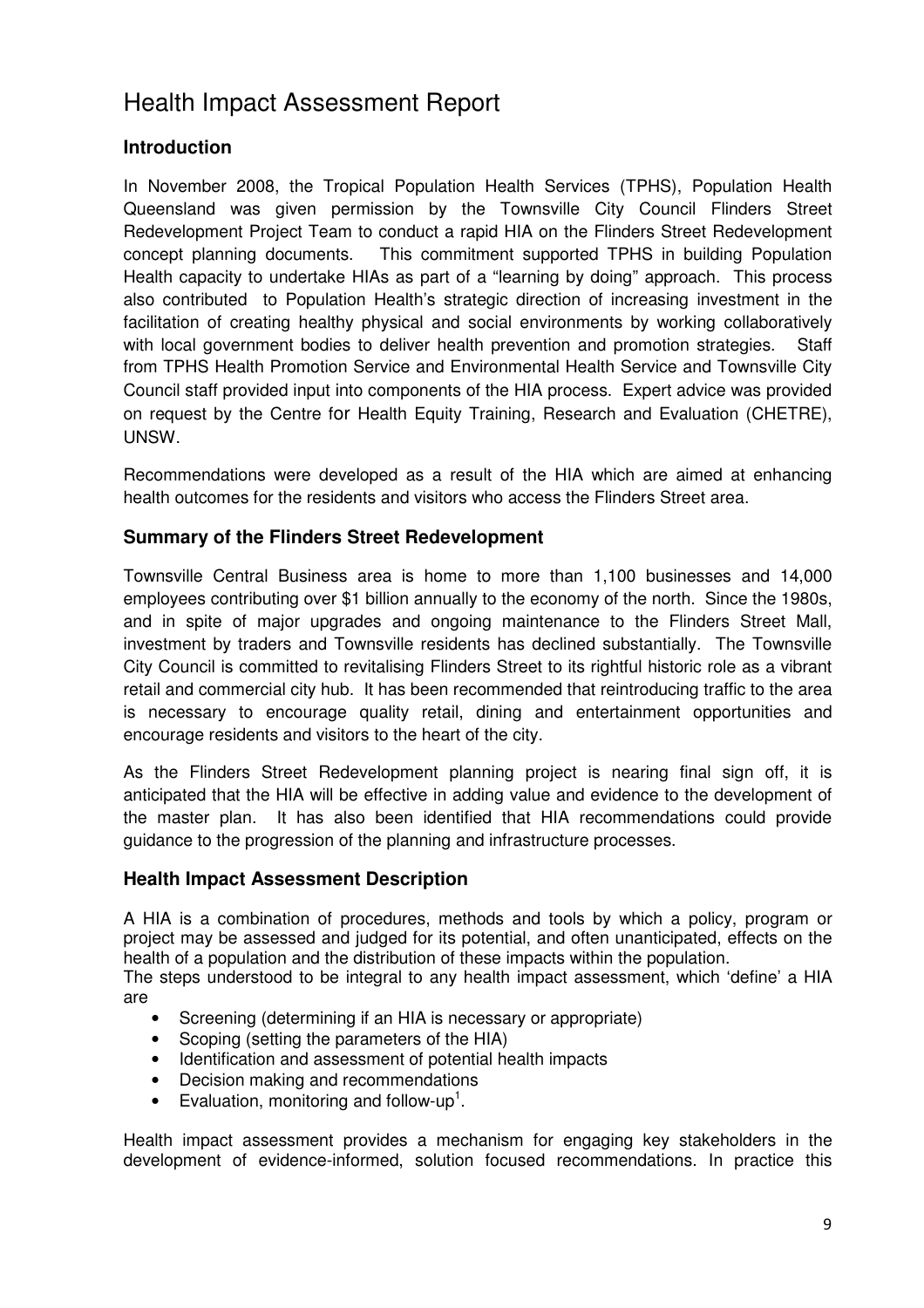means identifying ways of both minimising the potentially negative health impacts and maximising the potentially positive health impacts.

The following section outlines the process and outcome of each of these steps during the Townsville Flinders Street Redevelopment HIA.

#### **Screening**

Screening was conducted through an informal brainstorming session with Tropical Population Health Services staff and HIA experts from the Centre for Health Equity Training, Research and Evaluation (CHETRE) UNSW. A Health Impact Assessment Screening Tool was used for this process (appendix 1). The outcomes are detailed below.

#### **Potential Health Impacts**

It was agreed that overall the Redevelopment of the Flinders Street Precinct will have positive health impacts. However, it was recognised from the master plan that there were opportunities to maximise the positive health impacts and reduce the negative impacts. It was also decided that a HIA may help to inform the Council on how best to proceed with feedback on the master plan based on current research and evidence and community consultation results.

#### **Health Inequalities**

The concept of health inequality was discussed with a focus on creating opportunities for all ages and abilities and population groups most at risk of the negative health impacts.

#### **Available resources and capacity**

TPHS provided 2 staff members to carry out the bulk of the work within their current workload and access expert advice from key stakeholders that was possible within the timeframe.

#### **Agreement to proceed**

It was decided that due to the limited time-frame, it was worthwhile to proceed with a Rapid Desktop Health Impact Assessment. These types of HIAs are an 'off the shelf' exercise that synthesise and appraise existing information to rapidly provide a broad overview of potential health impacts.

#### **Scoping**

The purpose of scoping was to determine the scope and parameters of the HIA. Two scoping meetings were held and it was decided to focus the HIA on issues related to the project purpose of creating a safe vibrant community. Through the development of a tool that identified the activities being undertaken in the project, the determinants of health and population groups most affected (positively and negatively) were acknowledged. The main determinants of health identified were: safety and injury prevention; safety and security from crime; community connectedness and participation, sense of place and identity and accessibility for all ages and abilities.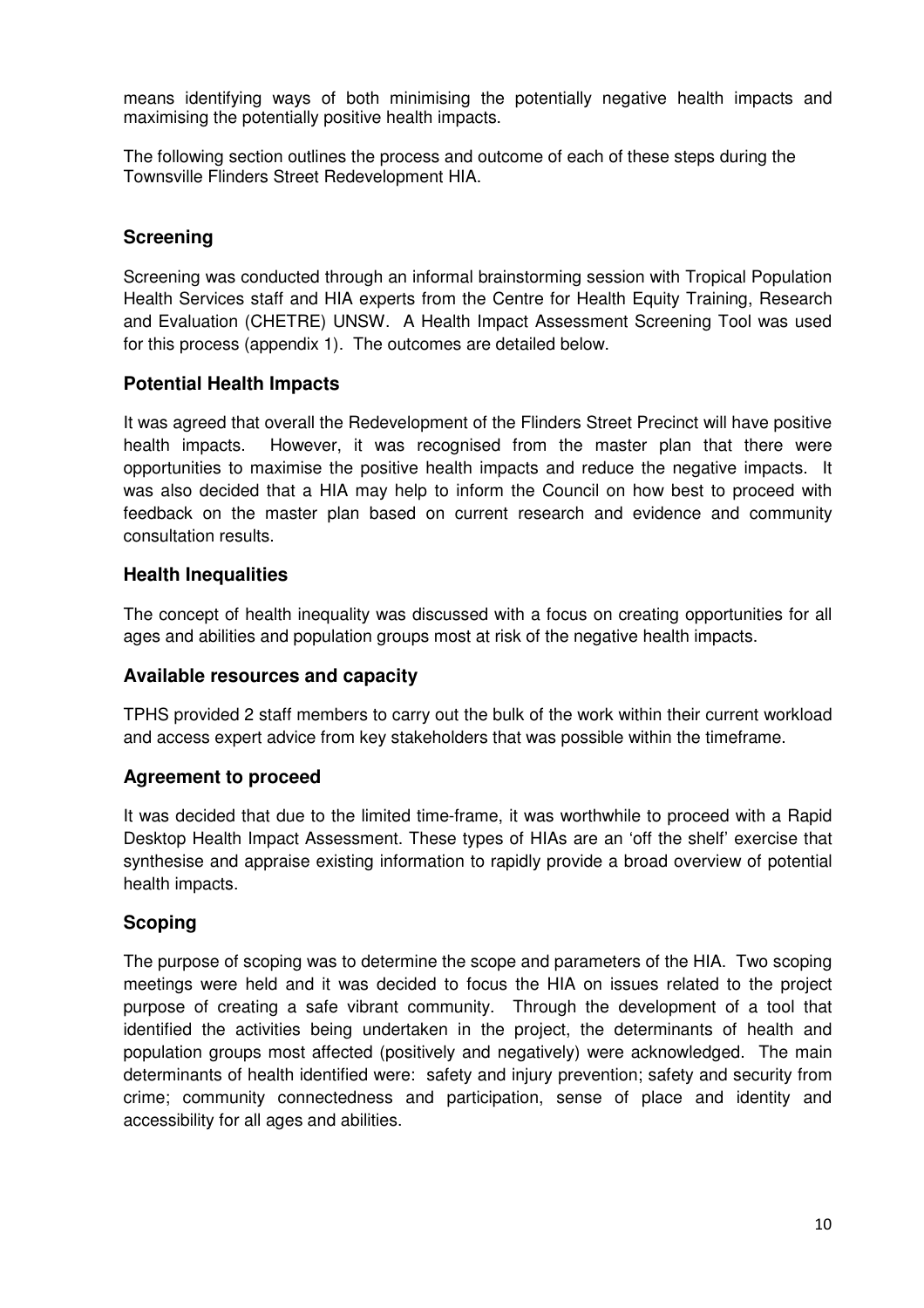Can put something about equity here (is covered quite well below so people may ask why) – equitable distribution of impacts was scoped as a core value and concern that drove the HIA?

# **Collection of Evidence and Identification and assessment of potential health impacts:**

As part of scoping, it was agreed that the following types of evidence would be required:

- Existing community profile
- Existing Council documentation (community consultation report and relevant local action plans and policies).
- Literature reviews
- Key informant interviews/workshops

The Townsville Council provided the community profile and community consultation report. Literature reviews were conducted using TPHS electronic and hard copy library peer reviewed reports and articles which included themes such physical activity and the built environment, the built environment and health, mental health and wellbeing and community connectedness, culture and health. Further articles on similar HIAs were sourced from the UNSW Research Centre for Primary Health Care and Equity 'HIA Connect' website (www.hiaconnect.edu.au). Informant meetings were undertaken with health and council representatives identified as experts in their relevant fields such as Aboriginal and Torres Strait Islander, environmental health, health promotion, social planning, community development, engineering, community engagement. This ensured all key resources and information had been included.

# **Community Profile**

The current population of Townsville is 169,484 which is expected to grow to over 220,000 by 2026<sup>2</sup>. In June 2007 there were 137,484 persons resident in the urban centres of Townsville and Thuringowa<sup>2</sup>. In the 2006 Census, 21.7% of the population usually resident in the new Townsville City were children aged between 0 to14 years and 18.9% were people aged 55 years and over<sup>2</sup>. The fastest growing segment of this population group are those aged 85 years and over<sup>2</sup>. . Eighteen percent of the population attend the variety of government and non-government schools in the area. Sixteen point five percent of all families are one-parent families and people with disabilities who need daily living assistance make up 3.5% of the population<sup>2</sup>.

At the time of the Census, the Indigenous population comprised of 5.5% of the total Townsville population which is higher than for Queensland<sup>2</sup>. The breakdown is: 3.9% stating they are Aboriginal, 1% Torres Strait Islander and 0.6% both Aboriginal and Torres Strait Islander<sup>2</sup>. Townsville's culturally diverse population make up 4.6% of the population who speak a language other than English at home<sup>2</sup>. This is smaller than the state average of 7.8%<sup>2</sup>. The mix of ethnic communities in Townsville comprise of peoples from Europe, Asia and Africa<sup>2</sup>.

Chronic diseases are the major cause of death in Queensland<sup>3</sup>. The prevalence and impact of chronic disease is increasing due to an increasing ageing population and poor lifestyle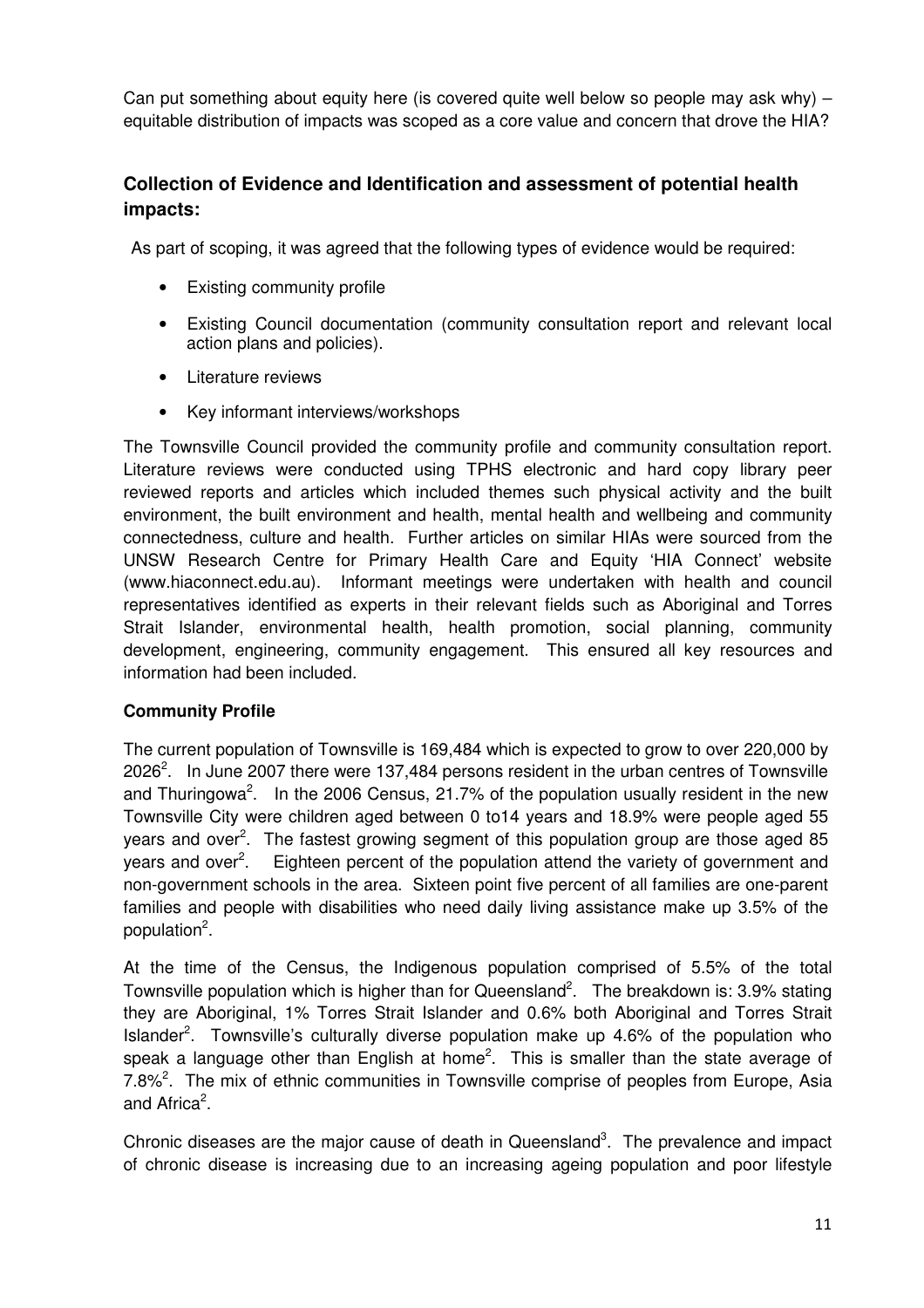choices. Insufficient physical activity for health, unhealthy diet, smoking, alcohol misuse and psychological distress contribute to chronic disease<sup>3</sup>. A prevention strategy for Townsville requires partnerships between government and non government sectors, the private sector and civil society<sup>3</sup>. Promoting and supporting healthy choices through education, the built environment and policies has potential benefits in improving the holistic health and wellbeing across the population $3$ .

Due to the time limitations, there was no external community consultation conducted as part of the rapid HIA. However, information received by the Townsville City Council's community consultation on the master plan was sourced. A brainstorming workshop was conducted with TPHS staff in the Health Promotion and Environmental Services and informal consultations were conducted with staff from Council's Community and Environmental Services and members of the Flinders Street Redevelopment Project Team. A socio-environmental model of health was used to generate detailed lists of health determinants which have been demonstrated to influence health status.

#### **Assessment**

| <b>Determinants of health</b>      | <b>Rationale for selection</b>                                                                                                                               |
|------------------------------------|--------------------------------------------------------------------------------------------------------------------------------------------------------------|
| Safety (injury<br>prevention)      | Principles around accessibility for all ages and abilities will<br>$\bullet$<br>contribute to increased patronage                                            |
|                                    | Risk of accidents/injury is relevant for the older population,<br>$\bullet$<br>people with a disability and young children.                                  |
|                                    | Accidents may be increased through increased traffic, but may<br>$\bullet$<br>be decreased by improvements to the walking areas and<br>improved lighting     |
|                                    | Tropical climate and health risk factors<br>$\bullet$                                                                                                        |
| Security - crime<br>prevention and | TCC community consultation found safety was an important<br>$\bullet$<br>issue                                                                               |
| perceptions of safety              | Lack of security (real or perceived) impacts on mental health<br>$\bullet$<br>and decreases patronage to an area. Safe perception<br>increases participation |
|                                    | Affects all population groups, especially women and older<br>٠<br>people                                                                                     |
| Connectedness &<br>Identity        | TCC rationale of the development to improve identity and<br>$\bullet$<br>encourage activity in the city heart                                                |
|                                    | Opportunity to integrate high Indigenous population in<br>$\bullet$<br>Townsville (5.5% of total population)                                                 |
|                                    | Sense of identity / ownership increases usage and decreases<br>vandalism                                                                                     |

Using the socio-environmental model of health, issues identified in the scoping process were combined under similar themes which are outlined below.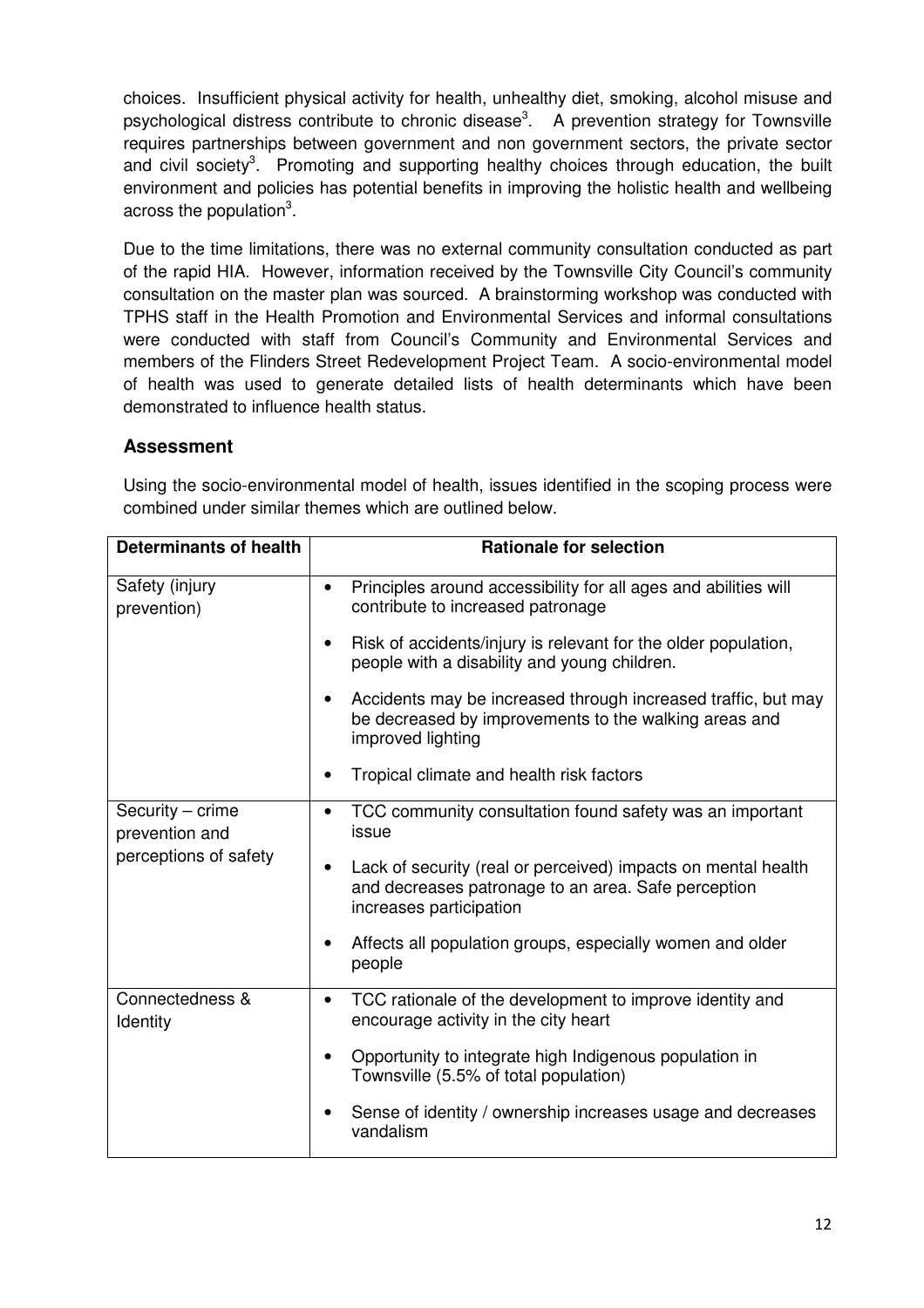| Access | $\bullet$ | Access issues affect the older population, people with a<br>disability and young families |
|--------|-----------|-------------------------------------------------------------------------------------------|
|        |           | Improved access will encourage use of public spaces                                       |
|        |           | Increased numbers of people increase the perception of safety                             |

An assessment matrix was developed which included the population groups most at risk and the activities most likely to impact on their health and welling. This matrix was used during informant meetings in tandem with the evidence collected through consultation and literature review. The matrix assisted in determining the possible health impacts and identifying possible differential impacts on community populations. The traffic light system provided a visual picture of how the activities had the potential to impact on the health of the population groups. Green displayed a positive impact, amber related to activities that could be enhanced and red was used for those activities that could have a negative impact unless modified. Notes were made to inform the basis of recommendations. An example of a section of the matrix is shown below.

| <b>ACTIVITY</b>                                                                                          | <b>DETERMINANT</b><br><b>OF HEALTH</b> | <b>OVERALL</b>                                                                                                                                                                                                                                                                                                                                                                                               | Children/youth                                                                                  | Older persons                                                    | Workforce                                                                        | Persons<br>with<br>disabilities                                            | SES or<br>marginalised            |
|----------------------------------------------------------------------------------------------------------|----------------------------------------|--------------------------------------------------------------------------------------------------------------------------------------------------------------------------------------------------------------------------------------------------------------------------------------------------------------------------------------------------------------------------------------------------------------|-------------------------------------------------------------------------------------------------|------------------------------------------------------------------|----------------------------------------------------------------------------------|----------------------------------------------------------------------------|-----------------------------------|
| <b>Furniture</b><br>(seating -<br>workers,<br>gathering<br>of people,<br>mix of<br>signage<br>and seats) | <b>Connectedness</b><br>& Identity     | Large potential if local,<br>iconic<br>Allocated spaces for<br>recreational, organised<br>activities,<br><b>Ensure facilities for all</b><br>ages and abilities                                                                                                                                                                                                                                              | Involvement of<br>children to do<br>artwork<br><b>Excursions and</b><br>education               | <b>Historical</b><br>heritage<br>artwork                         | <b>Seating</b><br>adequate<br>for<br>workforce<br>as well as<br><b>consumers</b> |                                                                            |                                   |
|                                                                                                          | Safety/Injury                          | <b>Rest spots</b><br>Provision of bike racks<br>Easy access to public<br>telephones<br>Hard surfaces,<br>bollards/barriers<br>required (dining areas<br>to prevent accident<br>from vehicles),<br>maintenance of fixed<br>amenities, seating<br>design non-trip (does<br>not contribute to safety<br>hazards), shade over<br>taxi and bus stops,<br>built furniture designed<br>with round edges<br>(injury) | <b>Ensure anti-</b><br>vandal devices<br>installed on<br>seating,<br>provision of<br>bike racks | <b>Higher</b><br>seating<br>suitable for<br>elderly and<br>frail | <b>Seating</b><br>adequate<br>for<br>workforce<br>as well as<br>consumers        | <b>Ensure</b><br>wheelchair<br>suitable<br>seating,<br>including<br>shade. | <b>Provision of</b><br>bike racks |
|                                                                                                          | <b>Access</b>                          | ensure is accessible to<br>$all - ages$ and abilities                                                                                                                                                                                                                                                                                                                                                        | <b>Play areas</b>                                                                               |                                                                  | <b>Seating</b><br>adequate<br>for workers<br>as well as<br>consumer              |                                                                            |                                   |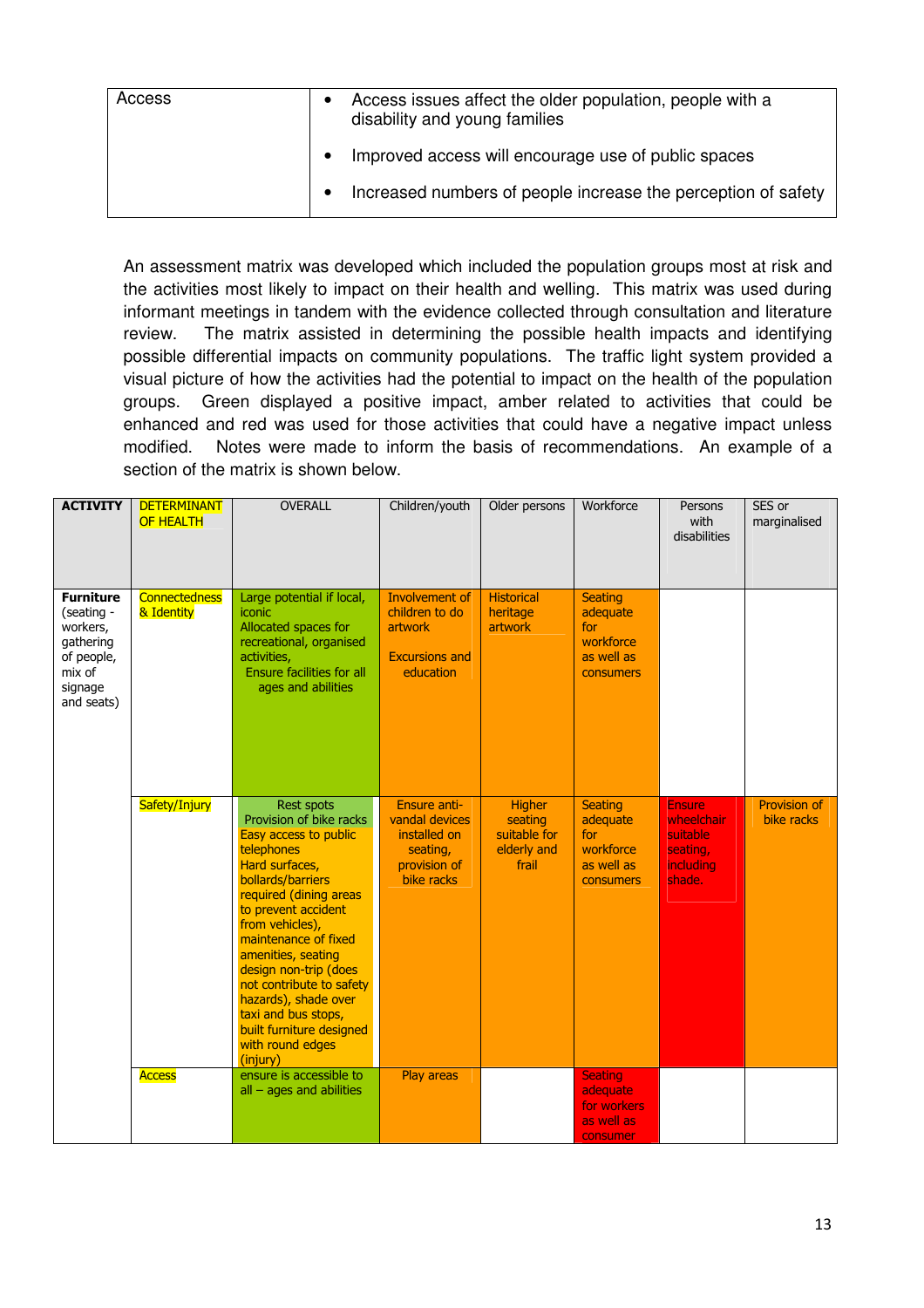# **Decision making and formulating recommendations**

The decision making and recommendations process was conducted by a brainstorming activity and key informant interviews where the evidence was reviewed. Themes and recommendations revolved around safety and security through environmental design; community identity and participation through community involvement and developing a 'sense of place' and health promoting and sustainable environments. The evidence base for each theme and recommendations is included below. Draft recommendations were reviewed by The Flinders Street Redevelopment Project Team in relation to their level of high or low importance and high or low modifiability. Final draft recommendations were endorsed by the project team.

# **Recommendations with rationale**

# **THEME 1 Safety and Security through environmental design and management approaches**

#### **Health Impact of Identified Theme**

The overall health impact was identified as positive for this theme. The recommendations reflect the differential impacts identified during the assessment process. This theme has the potential to have a large impact as it is envisaged that a large percentage of the community will access this area.

#### **Evidence Base**

The built and natural environment has a direct influence on people's wellbeing in relation to whether it encourages or inhibits physical activity and social interaction<sup>4,5,6</sup>. Studies show that more pedestrians and cyclists that utilise a particular area actually increases activity and perception of safety and security and decreases the incidence of accidents and injury for all  $(including vehicle users)^7$ . Bicycle paths and footpaths need to be sufficiently wide, maintained, attractive, well lit and linked to other resources<sup>5</sup>. . Providing supportive environments for pedestrians and cyclists can reduce vehicle usage for all trips (long or short). Encouragement of pedestrians, social interaction and participation is also likely to reduce crime. Stress and fear of crime is associated with higher blood pressure and increased anxiety<sup>4,13</sup>.

Pathways with a minimum width of 1800mm will sufficiently accommodate two-way traffic and safe use by people who need assistance (eg mobility vehicle, a person who require to be accompanied, and a person who uses an assistance animal) $8$ . People with disabilities can be marginalised physically and psychosocially isolated due to the built and social environment. In streets with kerbs, kerb gradients of 1:10 (minimum is 1.8) are more user friendly and reduce the risk of injury. Ramps at a gradient of 1.15.5 are more accessible than the current regulation of 1.14<sup>8</sup>.

Active living is encouraged by the implementation of traffic controls such as restrictions on speed limits, traffic calming devices, clearly marked crossings and clear signs about road traffic patterns to help cyclists, pedestrians, and drivers to avoid injury and respect each others routes<sup>5,9</sup>.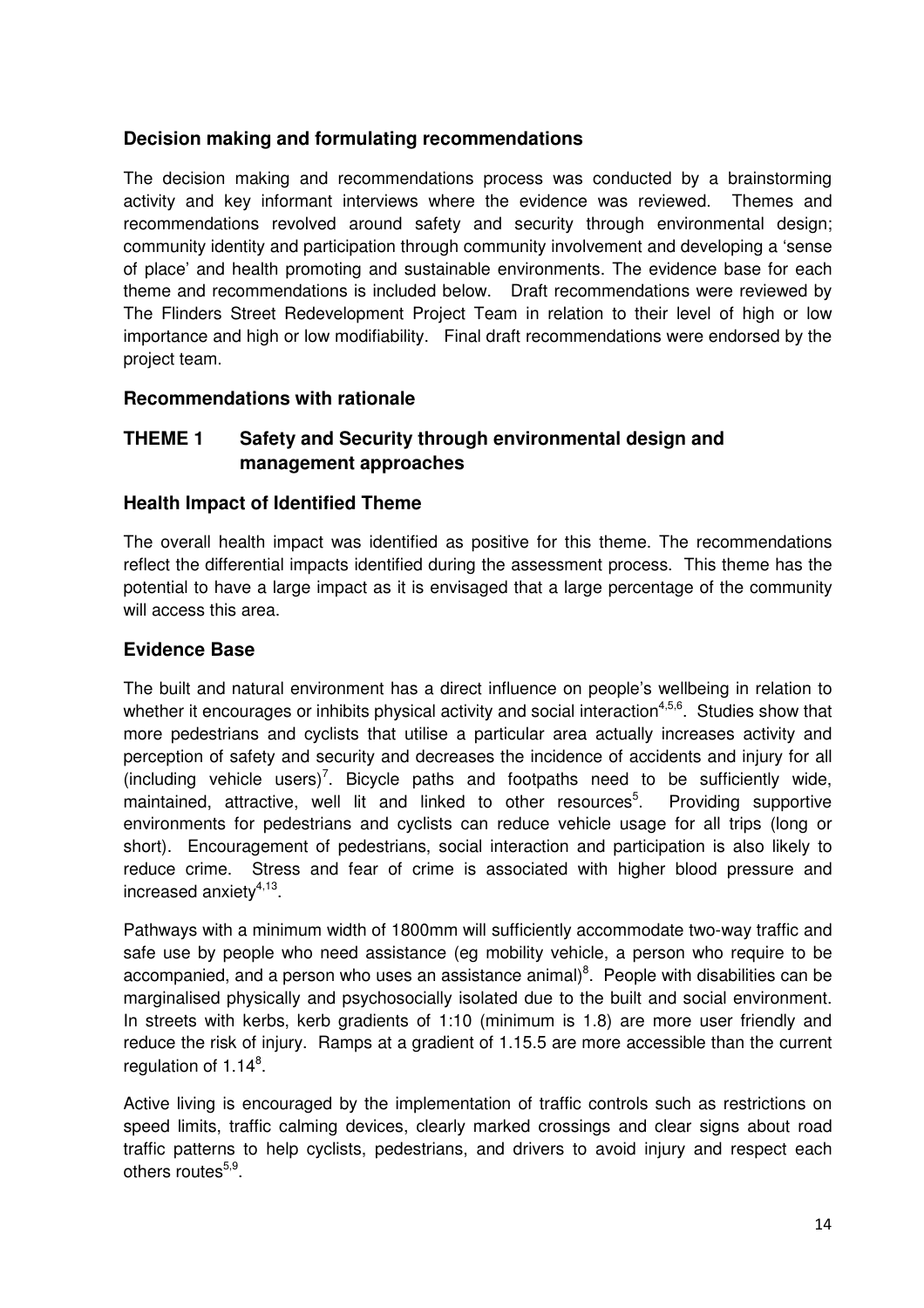Falls are a major cause of injury for children and older people with rates of fatal and hospitalised injury rising significantly after the age of 65 years<sup>10</sup>. Designing accessibility and universal design minimises the risk of falls occurring. Avoiding steps and providing non-slip and non-glare flooring, providing clear identification of changes in surfaces and good lighting can contribute to reduced risk of falls<sup>11</sup>. Risk reduction strategies include structures and vegetation that cannot be climbed on by children and providing clear lines of sight, especially at pedestrian crossings<sup>5</sup>.

Public transport usage is increased if pickup points are convenient, comfortable, pleasant and provide safe access<sup>5</sup>. It is understood that Council may have limited ability to impact on the public transport systems (eg. reliability of bus timetables), however, council's role in providing safe and secure end of transport facilities can greatly affect the size of the impact.

Population studies indicated that two out of three people who spent their childhood or adolescence in Australia will require treatment for at least one skin cancer in their lifetime<sup>12</sup>. Protection from ultraviolet radiation (UVR) by natural and built shade infrastructure has the potential to reduce up to 75% of  $UVR^{12}$ . The size of shade structures and the position of a person in relation to the edge of the structure, have a great influence on the amount of UVR received<sup>12</sup>.

# **Recommendations**

- **1.1** Ensure crossing points for local residents and visitors have clear signage, clear line of sight and accessible for all ages and abilities (ie in line with minimum standards and the Townsville City Council Disability Action Plan 2007-2010 so that people with wheelchairs, prams and the frail have access). International evidence has shown that the safest crossing points are those which are raised and clearly marked.
- **1.2** Ensure ongoing management and maintenance of Crime Prevention Through Environmental Design (CPTED) principles in the Flinders Street Redevelopment to increase the safety and perceptions of safety of residents and tourists and reduce the potential for anti-social behaviour in public spaces.
- **1.3** Provide sufficient seating and tables with shade and shelter. Provide a variety of heights in seating infrastructure at regular intervals for rest periods and to facilitate social interaction for traders, workers and consumers. Seats should be at levels to suit older adults (ie not too low to the ground).
- **1.4** Ensure seats and tables are designed to reduce injury hazards (eg non-trip, rounded edges) and have enough space so that people with prams and wheelchairs can sit next to people on seats. Recommendations 1.3 and 1.4 will also provide opportunities for connectedness and participation.
- **1.5** Ensure that trees and plants are non-toxic and non-allergenic. Inhaled allergens can trigger asthma attacks. Local native plants will also contribute to the sense of identity.
- **1.6** Reduce the potential for mosquito breeding by ensuring infrastructure and landscaping does not allow for standing water (specifically service pits) to avoid the health risk of mosquito borne diseases.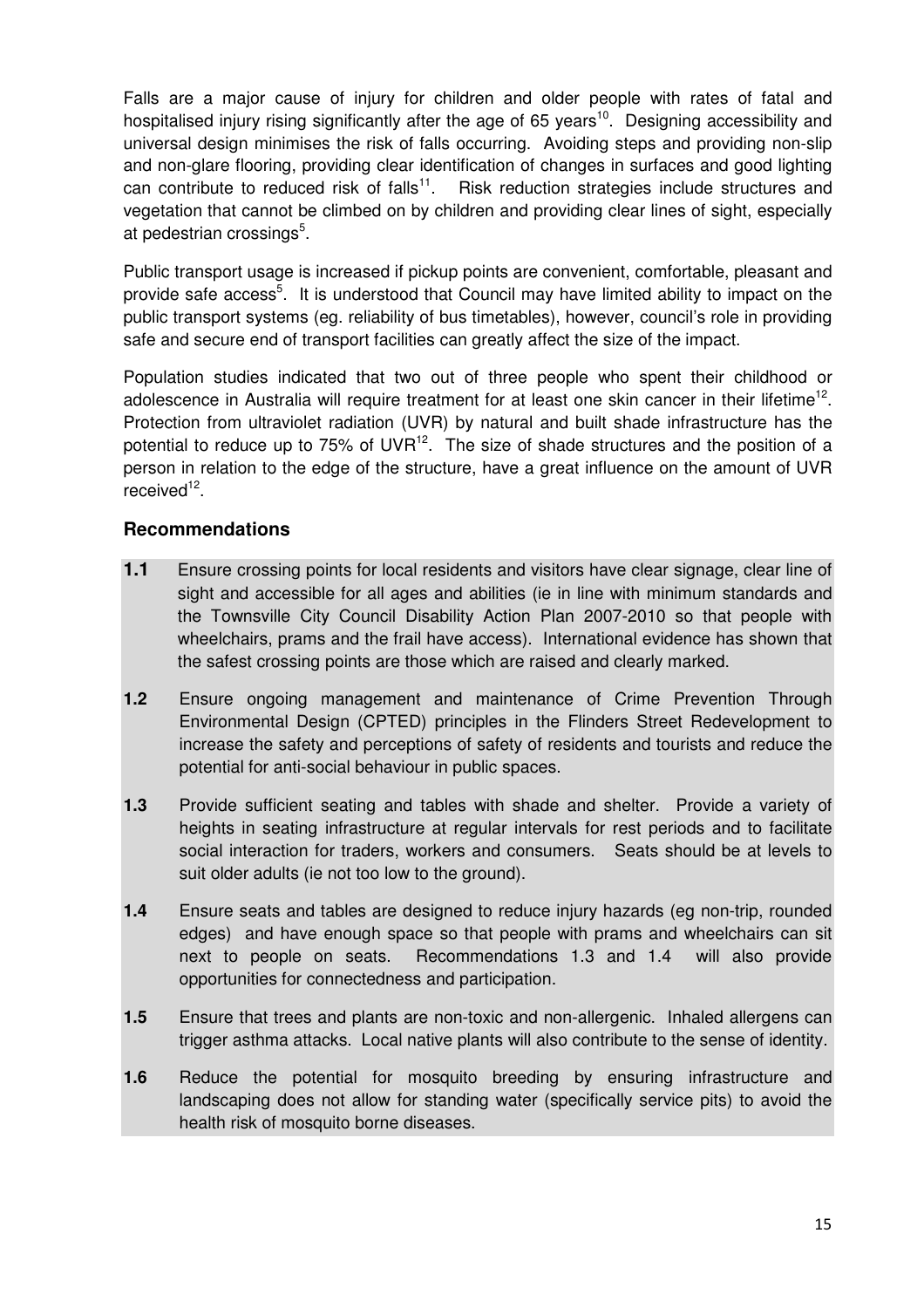- **1.7** Improvements in public transportation including safety and security at public transport points (ensuring public space activity), reliability of bus timetables and clearly displayed bus times (eg computerised bus times). Public and privately owned public space in the vicinity of the bus station be designed to enhance the experience of waiting for and catching public transport. Active street fronts that offer opportunities for cafes or to wait in sheltered areas.
- **1.8** Improvements to shaded areas for walkways, transit areas and public meeting spaces via the built and natural environment. Queensland has the highest rate of skin cancer in the world. Shade can reduce up to 75 per cent of ultraviolet (UVR). UVR can reflect off surfaces such as grass, water, and concrete.

# **THEME 2 Community identity and participation through community involvement and developing a 'sense of place'**

# **Health Impact of Identified Theme**

The overall health impact was identified a positive for this theme. The evidence and recommendations reflect the differential impacts identified during the assessment process.

This has the potential to have a large impact as the project would benefit from consultation with key stakeholders, specifically in relation to interpretative signage and public art. Consultation and partnerships with key stakeholders for the management and maintenance of the CPTED principles would contribute to ownership and sense of place.

#### **Evidence Base**

Good evidence to date for community participation through the community consultation that Townsville City Council has conducted. Evidence supports community participation in the planning process to provide opportunities for the people to feel empowered about decisions that will affect the places and spaces in which they live<sup>4</sup>. Built and natural environments that promote social interaction and participation will also afford the development of sense of place, community cohesion and social ties – all seen as important determinants of mental health and wellbeing<sup>4,6</sup>. Participation in the ongoing cultural and political life of their community is an essential component for enhancing the sense of community competence and collective efficacy<sup>13</sup>. The opportunity to participate in civic life has been identified as a core human need and essential to the psychological health of individuals and communities<sup>13</sup>. Studies have shown that most forms of civic engagement help to create trust, reciprocity and cooperation, which in turn helps to discourage anti-social or criminal behaviour<sup>13</sup>.

**2.1** Provide signage that reflects the heritage and cultural significance and adds character and interest to the streetscape. Design clear, concise and consistent signage (eg internationally recognised symbols) that provide clear direction to essential services and places of interest. Use large lettering, non-reflective and durable materials to minimise maintenance. This approach contributes to education, participation and sense of safety for residents and visitors and will foster ownership and place attachment for Townsville residents.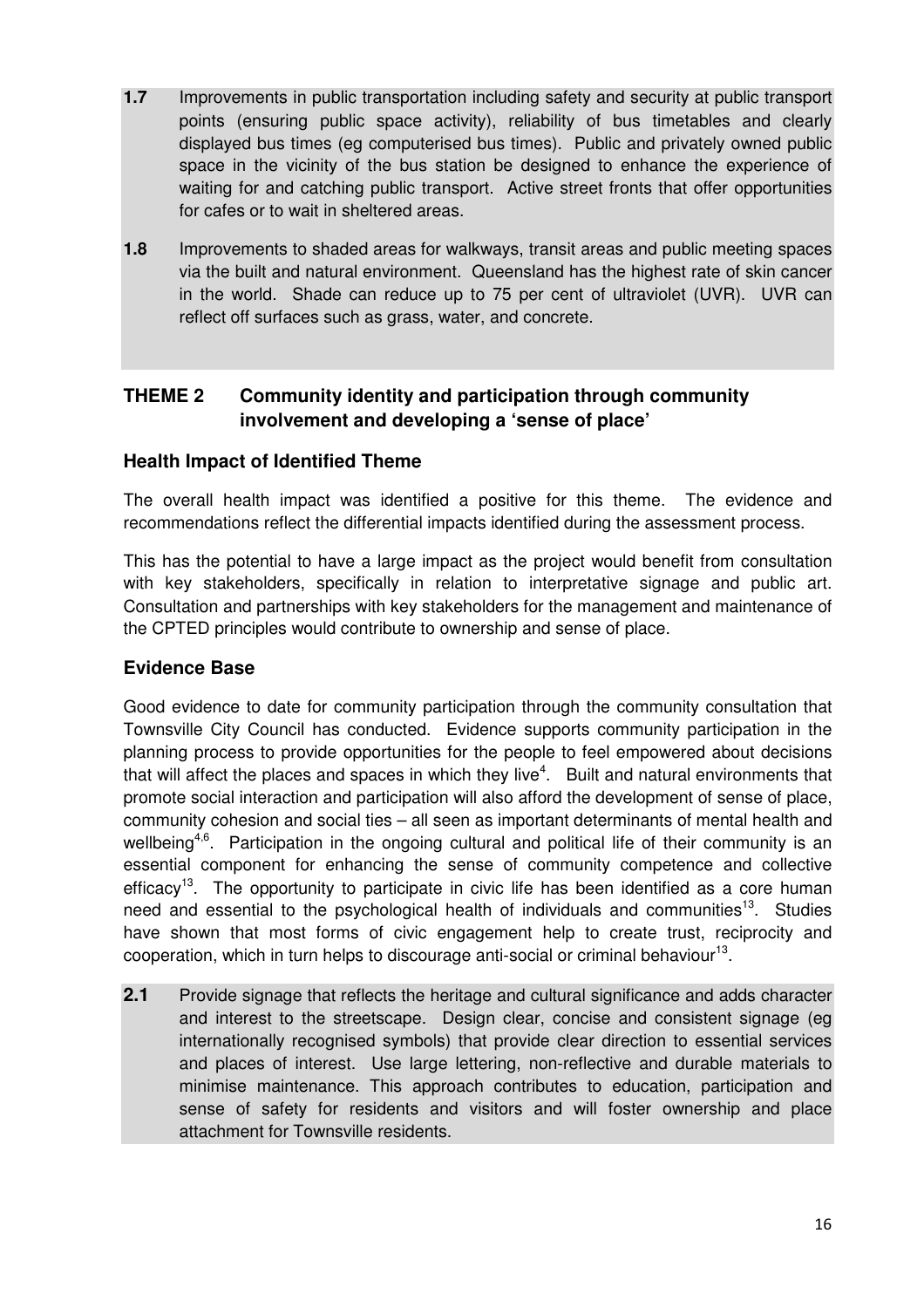- **2.2** Adopt a participative planning approach that involves engagement with key population groups and stakeholders for all elements and at all stages of the Flinders Street Redevelopment to ensure all of the health determinants are considered. Key stakeholders may vary at different stages but will include:
	- access design consultants
	- relevant government and non government departments
	- families, seniors, people with disabilities, Aboriginal and Torres Strait Islander peoples, Culturally and Linguistically Diverse population groups.

This recommendation is in line with the Townsville City Council Family Charter and Community and Environmental Services target groups. Participative planning can identify potential users' needs, preferences and sense of belonging.

**2.3** Obtain community participation into the development of interpretative signage and public art.

# **THEME 3 Health Promoting and Sustainable Environments**

#### **Health Impact of Identified Theme**

The overall health impact was identified as positive for this theme. Differential impacts identified during the assessment process are outlined below. Environmental sustainable opportunities can reach and influence large numbers of people, and have the potential to achieve healthy sustainable outcomes.

#### **Evidence Base**

Environments that promote and support healthy choices and behaviours contribute to community wellbeing. People are more likely to use environments that are educational, interesting, share functional and social significance and foster a shared sense of place<sup>4</sup>.

A well planned network of walking and cycling routes allows people to travel and partake in physical activity in safety and ease $^{14}$ .

Access to fluoridated drinking water is the single most safe, equitable and effective population health strategy for reducing dental caries at a population level<sup>15</sup>. Children in Townsville, which has fluoridated water, have significantly less tooth decay than children living in Brisbane which has until recently had a non-fluoridated water supply<sup>16</sup>.

Breastfeeding is a key determinant of the nutrition, health, development and emotional wellbeing of infants and mothers<sup>17</sup>. The current rates of breastfeeding in Queensland are extremely low with only 19% of infants being breastfeed at six months of age. This is in comparison to the Queensland Health target for at least 50% of infants to be fully breastfed at six months of age. Determinants concerning suboptimal breastfeeding initiation and duration have been extensively documented in the research<sup>17</sup>. This previous research has established that social acceptance, lack of public facilities and the quality of public facilities may hinder the duration of breastfeeding following hospital discharge of mother and infants. These determinants are characterised as acceptable, suitable and comfortable environments to breastfeed outside the home<sup>17</sup>. A recent audit by the Tropical Population Health Service Nutrition team reviewed the quality of public parenting room facilities in Townsville and the surrounding Councils. Approximately three quarters of the facilities did not meet the desirable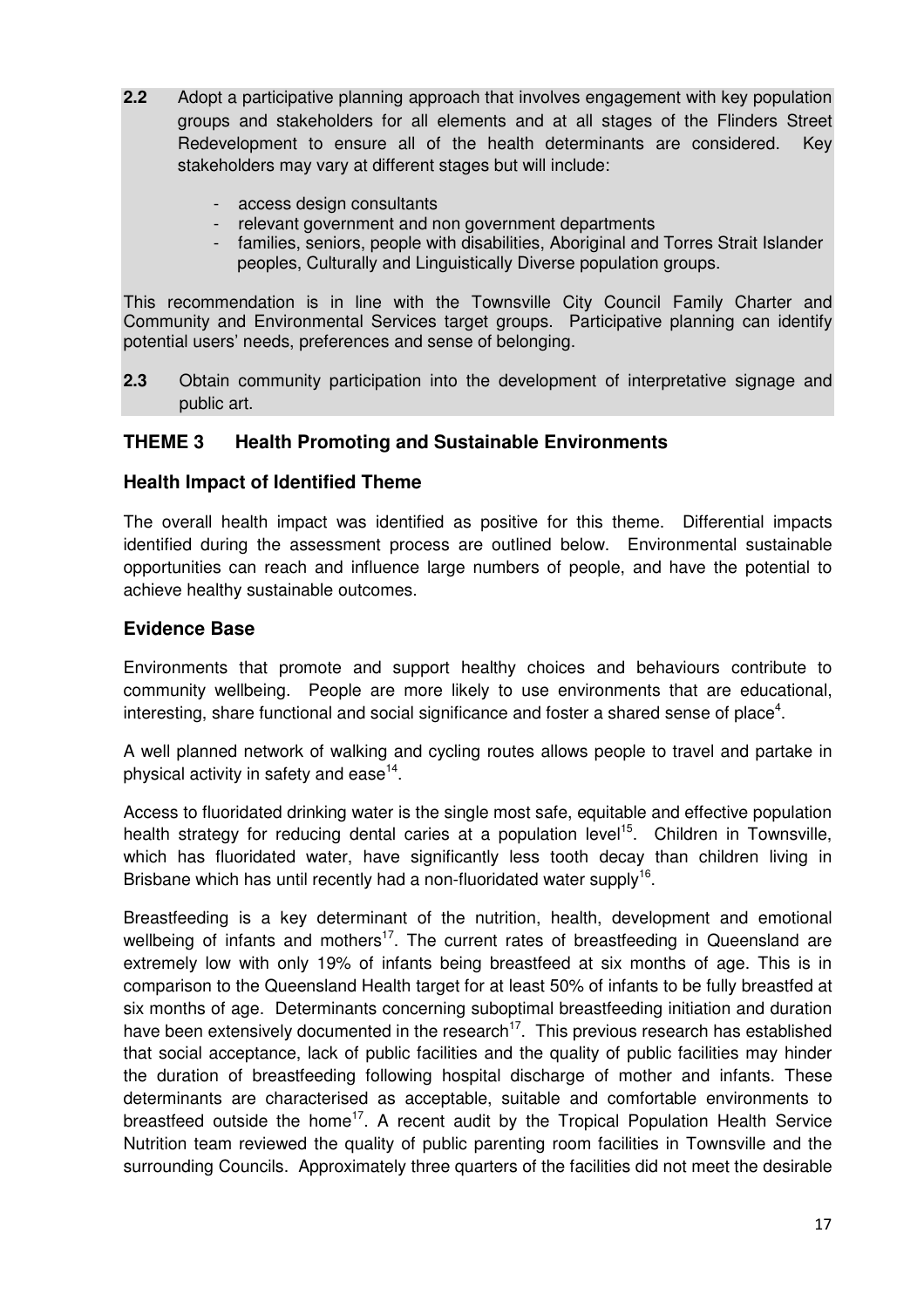or essential criteria for parenting rooms as endorsed by the Australian Breastfeeding Association (ABA), including the current facility in the Flinders Mall. A full copy of the Breastfeeding audit report is available on request and has been provided to Townsville City Council. The audit found that the majority (75%) of facilities in Townsville and surrounding Shires are substandard when correlated with ABA guidelines.

- **3.1** Access to clean drinking water (including assistance animals), and secure bicycle parking.
- **3.2** Improve the availability and quality of community parenting rooms in line with the Australian Breastfeeding Association (ABA) guidelines to encourage breastfeeding in public and the subsequent duration of breastfeeding.
- **3.3** Improvements in environmentally friendly and sustainable infrastructure such as solar lighting and recycling disposal units (including needle disposal units).
- **3.4** Consider the development of a comprehensive partnership approach for improving and promoting the community's access to healthy food in the Flinders Street Redevelopment project. An approach such as this will ensure workers, consumers and visitors have access to and awareness of healthy choices.
- **3.5** Consider infrastructure to support connectivity to current and future pedestrian and cycling tracks eg the Strand, railway station, the planned Southbank development. Linked street networks and arcades to local destinations and activity centres promote physical activity and decreased car usage.
- **3.6** To enhance connectivity and ease of movement around the city centre, consider some bus routes that loop through the city streets including the re-opened mall. This would allow public transport patrons to gain more direct access to city shops and services.

# **Evaluation**

Impact evaluation will monitor the uptake of the recommendations during the infrastructure phase of the project. This will be undertaken whilst TPHS are ongoing members of the Flinders Street Redevelopment Project Team.

# **Conclusion**

The Townsville Flinders Street Redevelopment project has demonstrated that conducting a rapid HIA is a very useful method to engage and build relationships between sectors within Population Health and the local Council in progressing prevention and protection based activities that can benefit the health and wellbeing of the community. The methodology of the HIA provided a framework to conduct a systematic process to identify and review potential health impacts, raise awareness across multi-disciplinary and cross-sector teams and provide recommendations. The consideration of the physical and social dimension in planning work also supports the State Government's Q2 policies and initiatives.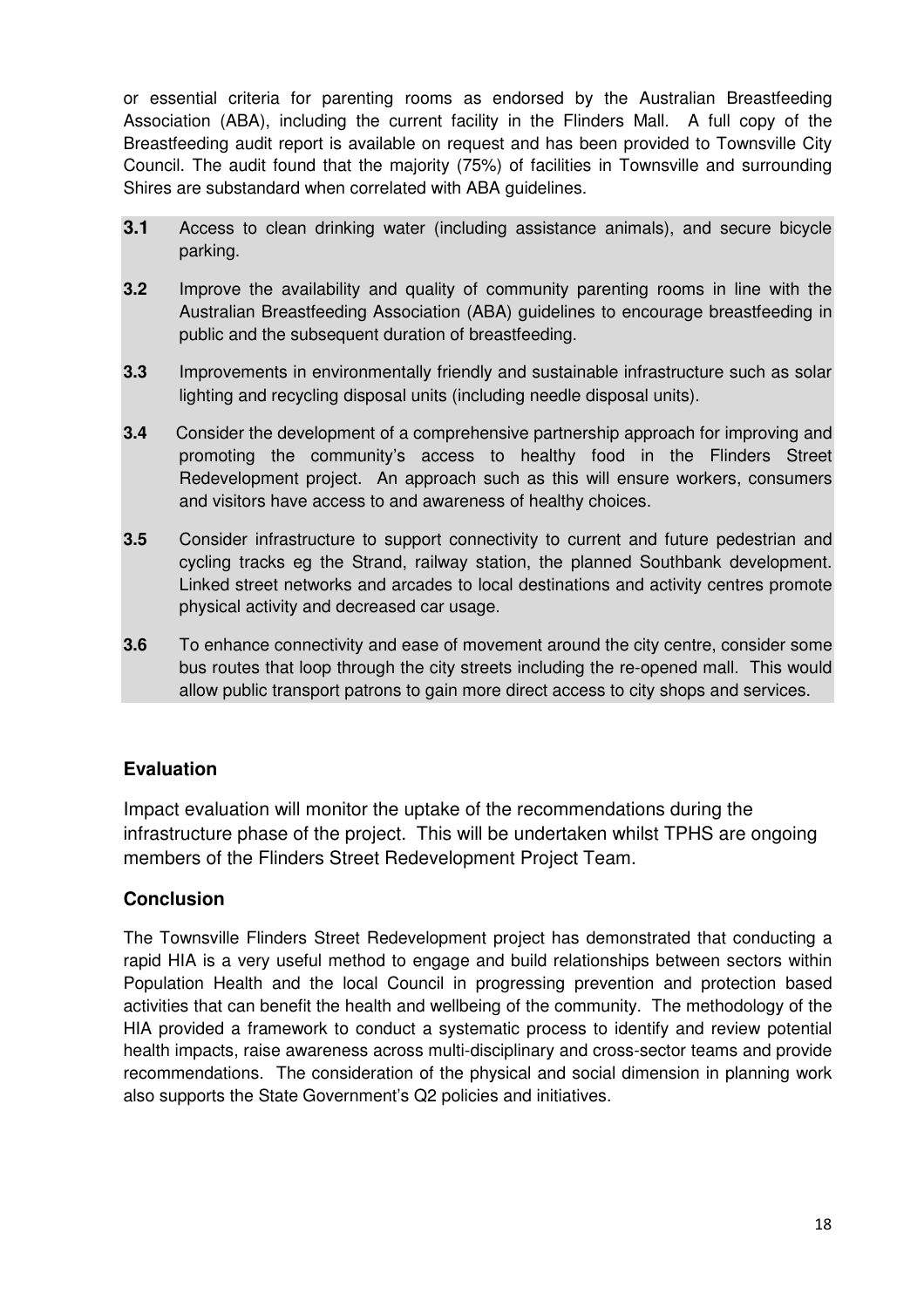#### **References**

**1** Harris, P., Harris-Roxas, B., Harris, E., & Kemp, L. Health Impact Assessment: A Practical Guide, Sydney: Centre for Health Equity Training, Research and Evaluation (CHETRE). Part of the UNSW Research Centre for Primary Health Care and Equity, UNSW.

**2** The New Townsville City (2008). A demographic profile Edition Two. Townsville City Council Social Planning Unit, Community Infrastructure Planning and Development Section.

**3** Queensland Health 2008. The Health of Queenslanders 2008: Prevention of Chronic Disease. Chief Health Officer, Queensland. Available: www.health.qld.gov.au/cho\_report

**4** Butterworth, I. (2000). The Relationship Between the Built Environment and Wellbeing: A Literature Review. Victorian Health Promotion Foundation, Melbourne.

**5** National Heart Foundation of Australia (Victorian Division) 2004, Healthy by Design: a planners' guide to environments for active living, National heart Foundation of Australia.

**6** World Health Organisation (2006) The Solid Facts: Promoting physical activity and active living in urban environments – The Role of Local Governments, Copenhagen, Denmark.

**7** Bauman, A., Rissel. C., Garrard, J., Ker, I., Speidel, R., Fishman, E., 2008 Cycling" Getting Australia Moving: Barriers, facilitators and interventions to get more Australians physically active through cycling, Cycling Promotion Fund, Melbourne.

**8** City of Thuringowa, (2007) Thuringowa Sustainable Village Project: Breakthrough Ideas for Sustainable Urban Development in North Queensland, Townsville.

**9** Edwards, P. & Tsouros, A. (2006). Promoting physical activity and active living in urban environments. World Health Organisation (WHO) Turkey.

**10** National Public Health Partnership (NPHP). 2004. The National Injury Prevention and Safety Promotion Plan: 2004-2014. Canberra. Available: www.nphp.gov.au/publications/a-z.htm

**11** Peel, N. Bell, RARl Smith, K. (2008) Queensland Stay On Your Feet® Community Good Practice Guidelines – preventing falls, harm from falls and promoting healthy active ageing in older Queenslanders, Queensland Health, Brisbane.

**12** The Cancer Council Queensland. Manufactured materials and Protection against Ultra Violet Radiation (UVR) Information Sheet.

**13** South East London National Health Service Strategic Health Authority (2002) Culture and Health – making the link, London Health Commission

**14** Cited in Tugwell, A., Johnson, P., Davis, T., & Dietrich, U. (2007). Health Impact Assessment 2007: Coffs Harbour Our Living City Settlement Strategy. North Coast Area Health Service.

15 Australian Department of Health Healthy mouths healthy lives: Australia's National Oral Health Plan 2004-2013, South Australian Department of Health 2004. Available: http://www.health.sa.gov.au

**16** Slade GD, Spencer AJ, Davies MJ, Stewart JF. Caries experience among children in fluoridated Townsville and unfluoridated Brisbane. Aust N Z J Public Health. 1996 Dec;20(6):563.

**17** Queensland Health 2008. An audit of parenting rooms in the Townsville City Council and the Burdekin, Charters Towers, Flinders, Hinchinbrook, and parts of the Whisunday Shire Councils. Tropical Population Health Services Public Health Nutrition, Queensland.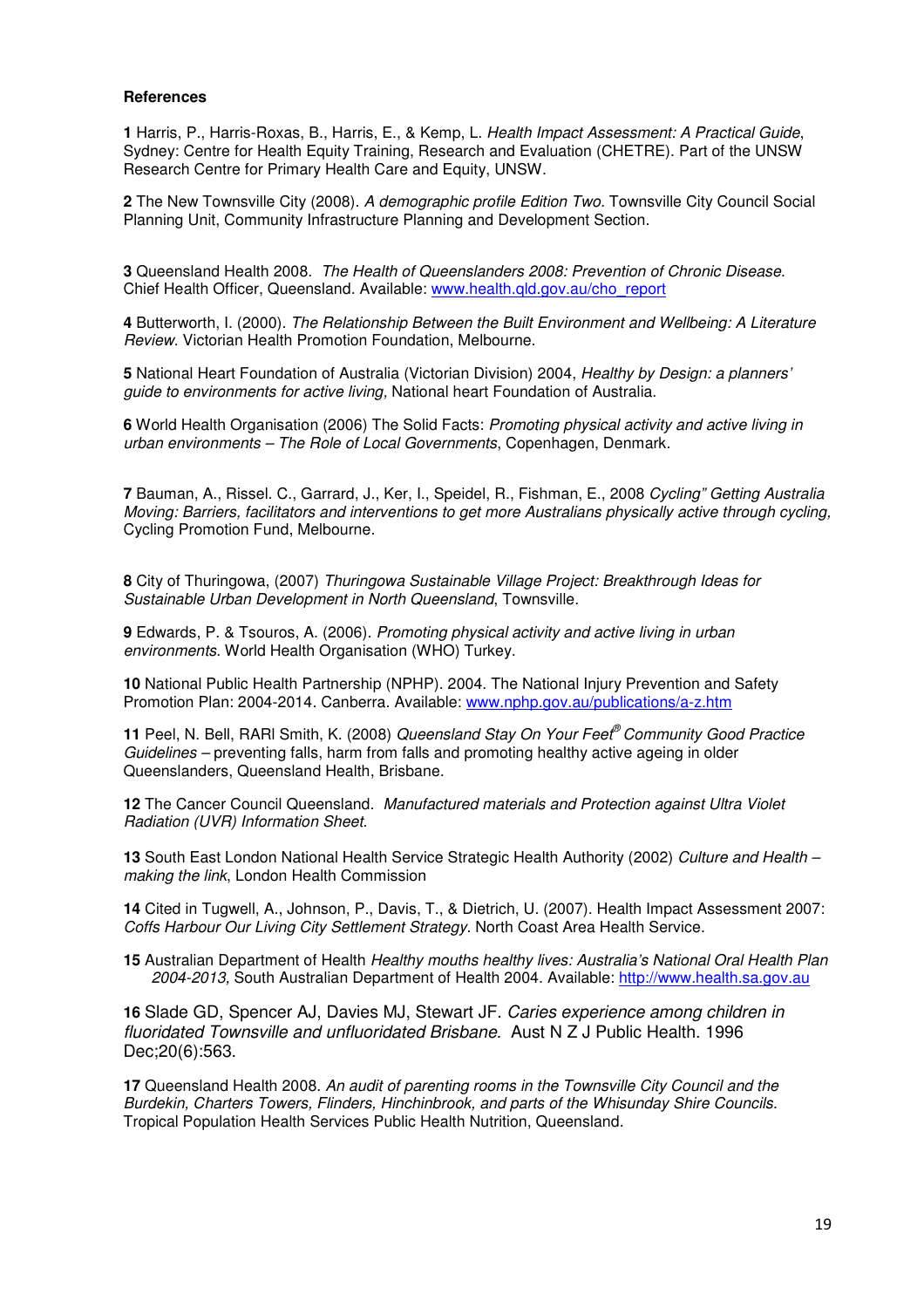# APPENDIX 1

# Health Impact Assessment Screening Tool

| 1. | What is the proposal about?                                                                               |     |  |  |  |
|----|-----------------------------------------------------------------------------------------------------------|-----|--|--|--|
|    |                                                                                                           |     |  |  |  |
|    |                                                                                                           |     |  |  |  |
| 2. | What is the context of the proposal? (eg policy context, history)                                         |     |  |  |  |
|    |                                                                                                           |     |  |  |  |
|    |                                                                                                           |     |  |  |  |
| 3. | Does the proposal relate to any of the following determinants of health?<br>Lifestyle<br>a)               | Y/N |  |  |  |
|    |                                                                                                           |     |  |  |  |
|    | <b>Physical environment</b><br>b)                                                                         | Y/N |  |  |  |
|    |                                                                                                           |     |  |  |  |
|    | Social / economic environment<br>C)                                                                       | Y/N |  |  |  |
|    | <b>Health system capacity</b><br>d)                                                                       | Y/N |  |  |  |
|    |                                                                                                           |     |  |  |  |
|    | Other (specify below)<br>e)                                                                               | Y/N |  |  |  |
|    |                                                                                                           |     |  |  |  |
| 4. | What are the assumptions embedded in or underpinning the proposal?                                        |     |  |  |  |
|    |                                                                                                           |     |  |  |  |
| 5. | Why does the proposal have the potential to impact on health?                                             |     |  |  |  |
|    |                                                                                                           |     |  |  |  |
|    |                                                                                                           |     |  |  |  |
|    | what are the potential positive health impacts?<br>a)                                                     |     |  |  |  |
|    |                                                                                                           |     |  |  |  |
|    | what are the potential negative health impacts?<br>b)                                                     |     |  |  |  |
|    |                                                                                                           |     |  |  |  |
|    |                                                                                                           |     |  |  |  |
|    | what are the intended consequences?<br>C)                                                                 |     |  |  |  |
|    |                                                                                                           |     |  |  |  |
|    | what are possible unintended consequences?<br>$\left  d \right $                                          |     |  |  |  |
|    |                                                                                                           |     |  |  |  |
|    |                                                                                                           |     |  |  |  |
| 6. | What sources of information identify the nature and extent of the impacts on health for this<br>proposal? |     |  |  |  |
|    |                                                                                                           |     |  |  |  |
|    |                                                                                                           |     |  |  |  |
| 7. | List the groups who are most likely to be affected by this proposal.                                      |     |  |  |  |
|    |                                                                                                           |     |  |  |  |
| 8. | What are some of the potential equity issues?                                                             |     |  |  |  |
|    | desirable:<br>a)                                                                                          |     |  |  |  |
|    |                                                                                                           |     |  |  |  |
|    |                                                                                                           |     |  |  |  |
|    | undesirable:<br>b)                                                                                        |     |  |  |  |
|    |                                                                                                           |     |  |  |  |
| 9. | After considering the above, describe your assessment of whether an HIA is appropriate.                   |     |  |  |  |
|    |                                                                                                           |     |  |  |  |
|    |                                                                                                           |     |  |  |  |